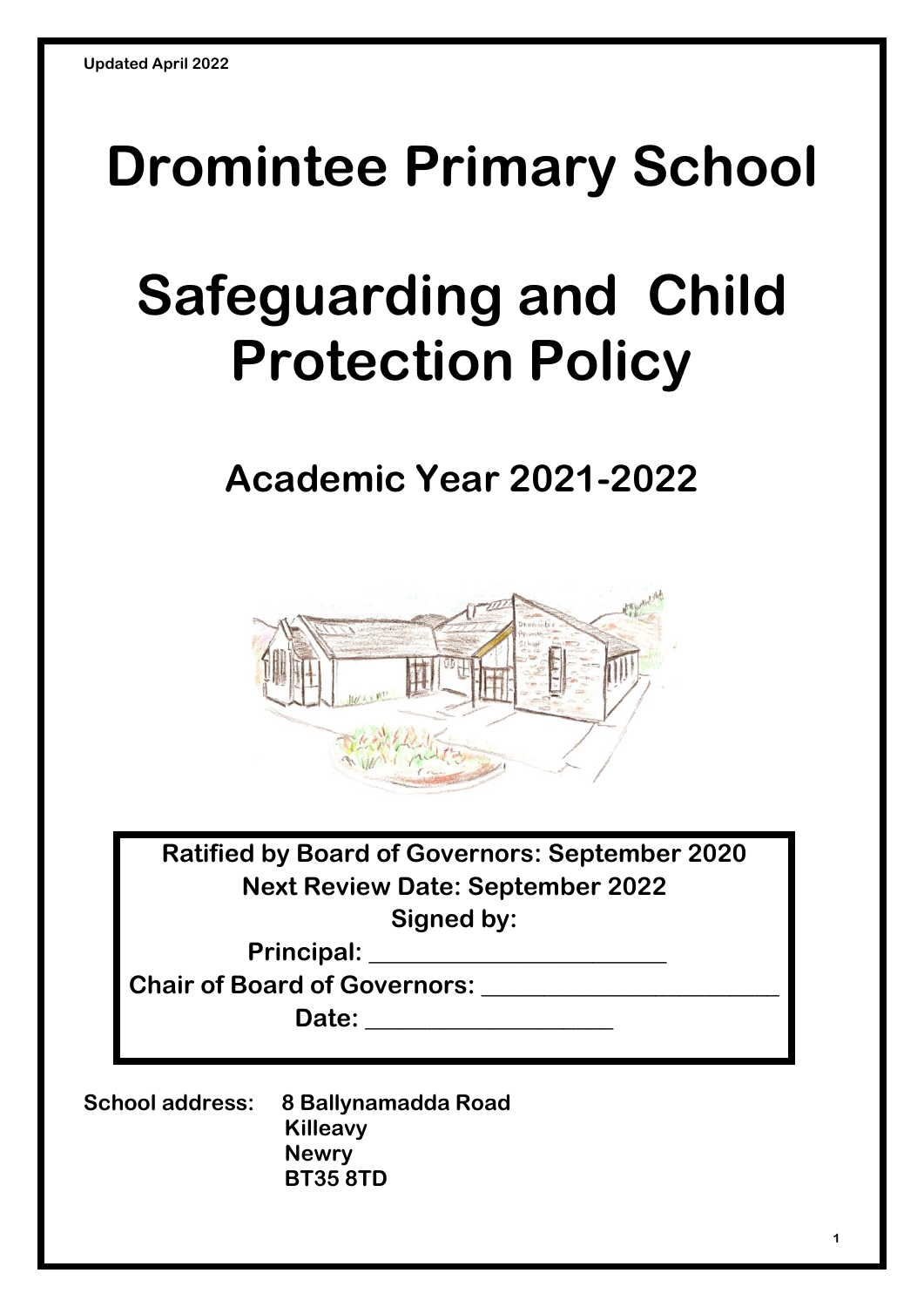#### **1. Child Protection Ethos**

We in Dromintee PS have a responsibility for the Pastoral Care, general welfare and safety of the children in our care and we will carry out this duty by providing a caring, supportive and safe environment, where each child is valued for his or her unique talents and abilities, and in which all our young people can learn and develop to their full potential. All staff, teaching and non-teaching should be alert to the signs of possible abuse and should know the procedures to be followed. This Policy sets out guidance on the action, which is required where abuse or neglect of a child is suspected and outlines referral procedures within our school.

#### **2. Principles**

The general principles which underpin our work, are those set out in the UN Convention on the Rights of the Child and are enshrined in the Children (Northern Ireland) Order 1995, the Department of Education (Northern Ireland) guidance 'Safeguarding and Child Protection – A Guide for Schools' (DENI Circular 2017/04, updated 02/09/19) and the 'Co-operating to Safeguard Children and Young People in Northern Ireland' (August 2017).

The following principles form the basis of our Child Protection Policy.

- It is a child's right to feel safe at all times, to be heard, listened to and taken seriously.
- We have a pastoral responsibility towards the children in our care and should take all reasonable steps, to ensure their welfare is safeguarded and their safety is preserved.
- In any incident the child's welfare must be paramount, this overrides all other considerations.
- A proper balance must be struck between protecting children and respecting the rights and needs of parents and families; but where there is conflict the child's interest must always come first.

#### **3. Other Relevant Policies**

The school has a duty to ensure that safeguarding permeates all activities and functions. This policy therefore complements and supports a range of other school policies including:

- Attendance Policy
- Positive Behaviour Policy
- Anti-Bullying Policy
- Use of Reasonable Force/Safe Handling
- Special Educational Needs
- Educational Visits
- First Aid and the Administration of Medicines
- Health and Safety Policy
- Critical Incident Policy
- Relationships and Sexuality Education
- Intimate Care
- Staff Code of Conduct Policy/Student Handbook
- E-Safety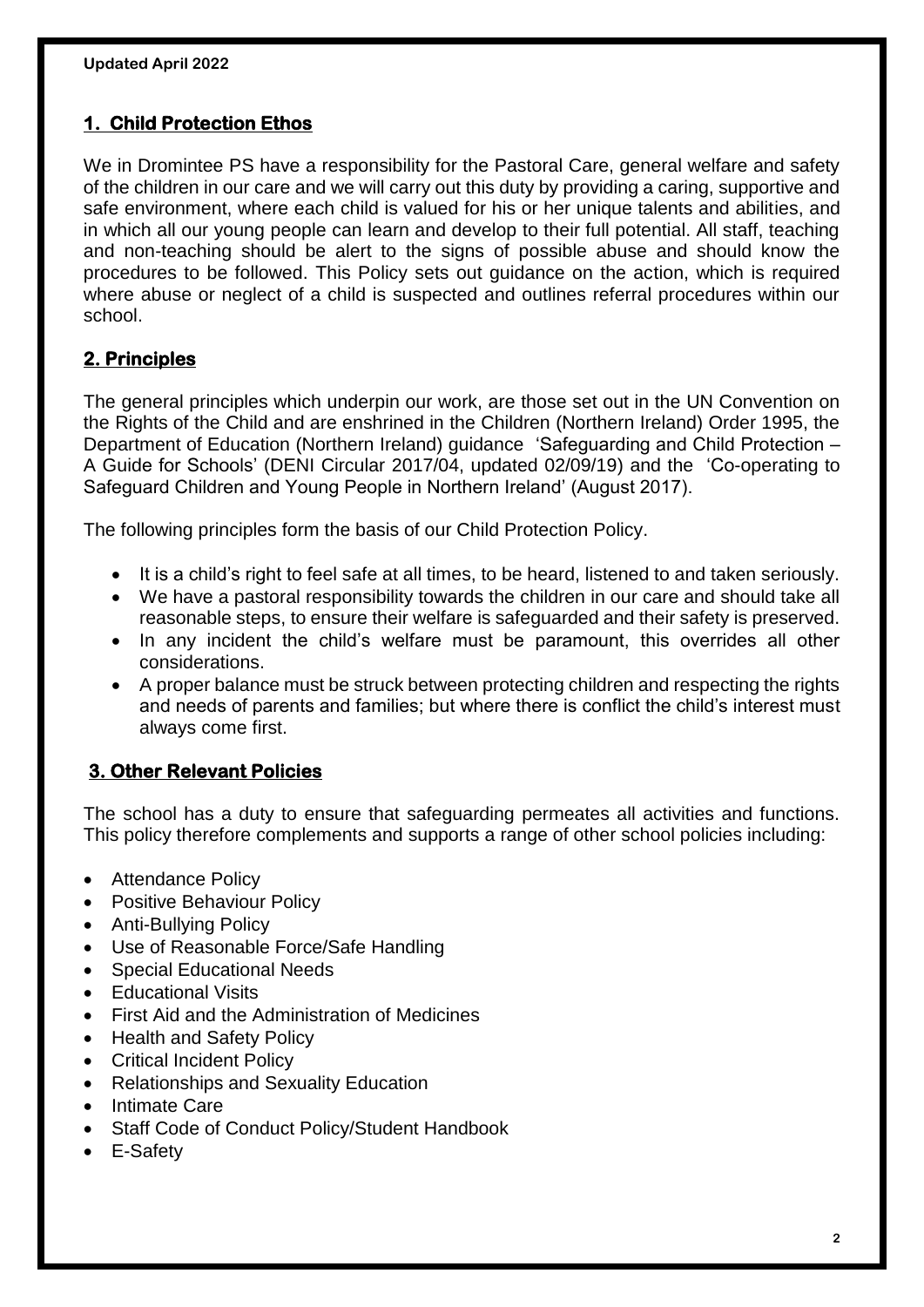These policies are available to parents and any parent requiring a copy should contact the School Principal or visit the school website at [www.drominteeps.com](http://www.drominteeps.com/) .

#### **4. School Safeguarding Team**

The following are members of the schools Safeguarding Team:

- Designated Teacher- **Mrs Fiona Fearon**
- Deputy Designated Teacher- **Mrs Michelle Kelly**
- Principal **Mrs Wendy McKeown**
- Designated Governor for Child Protection- **Mrs Lisa McCrink**
- Chair of the Board of Governors- **Mr Adrian Gray**

#### **5. Roles and Responsibilities**

#### **5.1 The Designated Teacher and Deputy Designated Teacher**

The Designated Teacher and Deputy Designated Teacher must:

- Promote a safeguarding and child protection ethos in the school.
- Avail of training so that they are aware of duties, responsibilities and role.
- Organise training for all staff (induction and whole school training).
- Lead in the development of the school's Child Protection Policy.
- Act as a point of contact for staff and parents.
- Assist in the drafting and issuing of the summary of our Child Protection arrangements for parents.
- Maintain a current awareness of early intervention supports and other local services e.g. Family Support Hubs.
- Make referrals to Social Services Gateway team or PSNI Public Protection Unit where appropriate.
- Liaise with the Education Authority's {EA} Designated Officers for Child Protection.
- Maintain records of all child protection concerns.
- Keep the School Principal informed.
- Provide written annual report to the Board of Governors regarding child protection.

#### **5.2 The Principal**

The Principal must ensure that:-

- DENI 2017/04 guidance is implemented within the school.
- She attends training on Managing Safeguarding and Child Protection.
- A Designated Teacher and Deputy Designated Teacher are appointed.
- All staff receive child protection training.
- All necessary referrals are taken forward in the appropriate manner.
- She takes the lead in managing child protection concerns relating to staff.
- The Chair of the Board of Governors is kept informed.
- Child protection activities feature on the agenda of the Board of Governors meetings and termly updates & annual report are provided.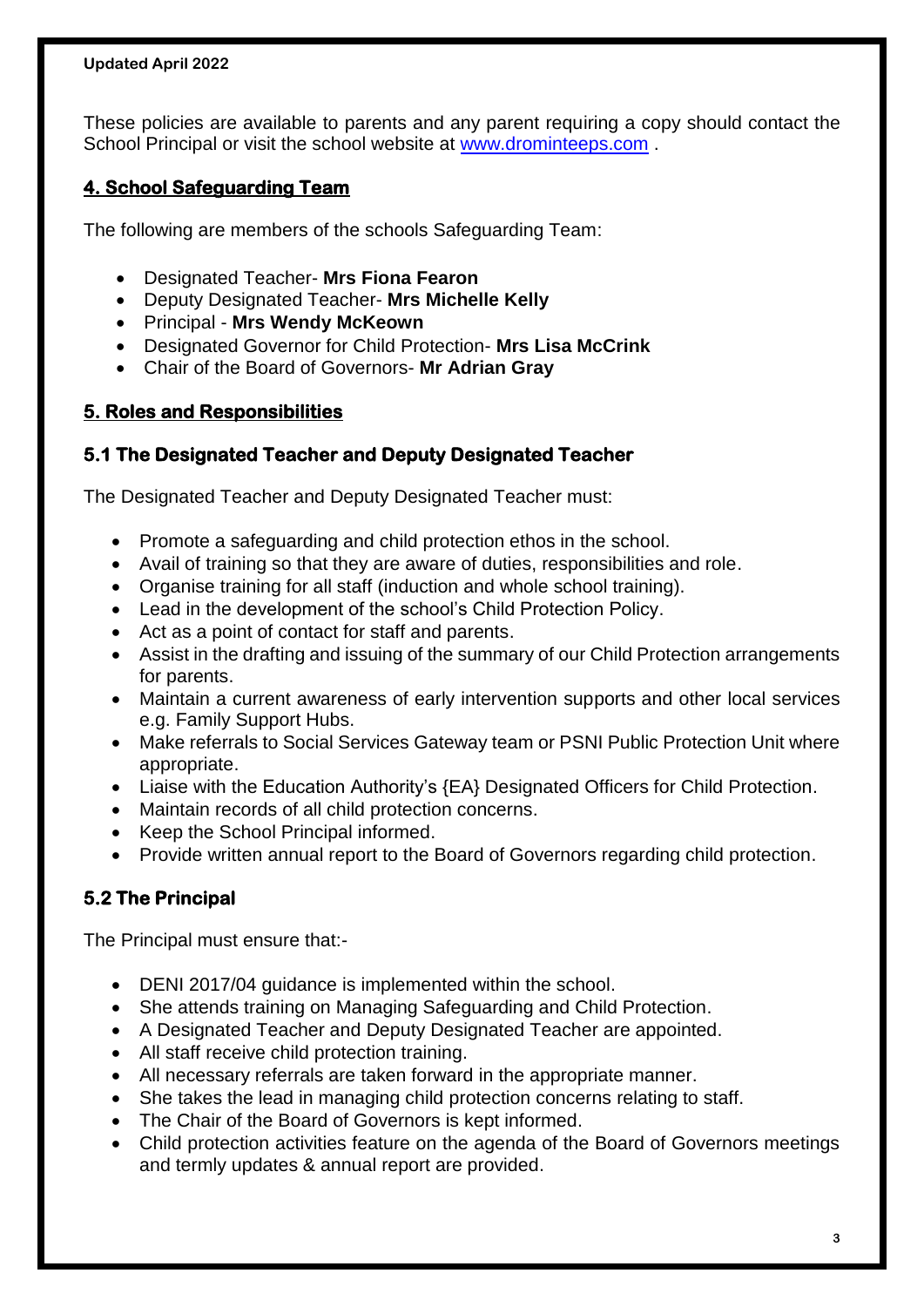- The school's Child Protection Policy is reviewed annually and that parents and pupils receive a copy/summary of this Policy at least once every 2 years.
- Confidentiality is paramount. Information should only be passed to the entire Board of Governors on a need to know basis.

#### **5.3 The Designated Governor for Child Protection**

The Designated Governor should avail of child protection awareness training delivered by CPSSS and will take the lead in child protection issues in order to advise the Governors on:

- The role of the Designated Teachers.
- The content of child protection policies.
- The content of a code of conduct for adults within the school.
- The content of the termly updates and full annual Designated Teacher Report.
- Recruitment, selection and vetting of staff.

#### **5.4 The Chair of the Board of Governors**

The Chair of the Board of Governors should:

- Ensure that he has received appropriate Education Authority training.
- Ensure that a safeguarding ethos is maintained within the school environment.
- Ensure that the school has a Child Protection Policy in place and that staff implement the policy.
- Ensure that Governors undertake appropriate child protection and recruitment and selection training, provided by the Child Protection Support Service for Schools {CPSSS} and the Governor Support and Human Resource departments.
- Ensure that a Designated Governor for Child Protection is appointed.
- Assume lead responsibility for managing a safeguarding or child protection complaint/allegation against the School Principal.
- Ensure that the Board of Governors receive termly updates and a full written annual report in relation to child protection activity.
- Ensure that child protection records are kept and sign and date annually (signed at every BoG meeting) the Record of Child Abuse Complaints against staff members, even if there have been no entries.

#### **5.5 Other Members of School Staff**

Staff in school see children over long periods and can notice physical, behavioural and emotional indicators and hear allegations of abuse.

They should remember the 5 Rs: *Receive, Reassure, Respond, Record* and *Refer*

#### **The member of staff must:**

- Refer concerns to the Designated/Deputy Teacher for Child Protection/Principal.
- Listen to what is being said without displaying shock or disbelief and support the child.
- Act promptly.
- Make a concise written record of a child's disclosure using the actual words of the child (**Appendix 1**).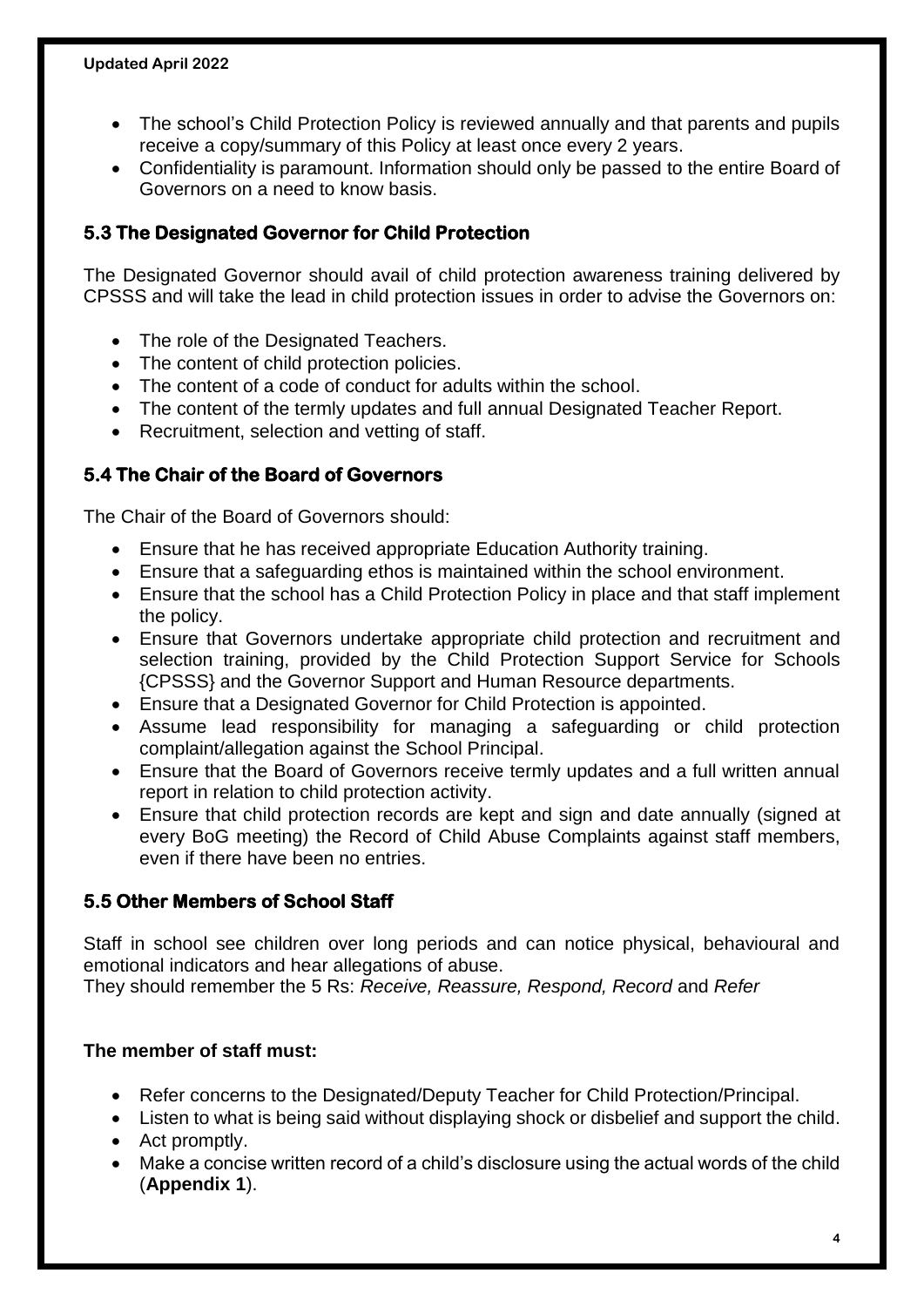- Avail of whole school training and relevant other training regarding safeguarding children.
- **Not** give children a guarantee of total confidentiality regarding their disclosures.
- **Not** investigate.
- Not ask leading questions.

#### **In addition, the Class Teacher should:**

• Keep the Designated Teacher informed about poor attendance and punctuality, poor presentation, changed or unusual behaviour including self-harm and suicidal thoughts, deterioration in educational progress, discussions with parents about concerns relating to their child, concerns about pupil abuse or serious bullying, concerns about home conditions including disclosures of domestic violence.

We will take seriously any concerns which are raised about a pupil in our school who has self-harmed and/or has expressed suicidal thoughts.

The Designated/Deputy Designated teacher will immediately follow the school's child protection procedures.

#### **5.6 Parents**

Parents should play their part in safeguarding by:

- Informing the school if their child has a medical condition or educational need.
- Informing the school if there are any Court Orders relating to the safety or wellbeing of a parent or child.
- Telephoning the school on the morning of their child's absence or sending in a note on the child's return to school, so as the school is reassured as to the child's situation.
- Informing the school whenever anyone, other than themselves, intends to pick up the child after school.
- Letting the school know in advance if their child is going home to an address other than their own home.
- Informing the school if there is any change in a child's circumstances for example change of address, change of contact details, change of name, change of parental responsibility.
- Familiarising themselves with the School's Positive Behaviour, Anti Bullying, E-Safety and Child Protection Policies.
- Reporting to the office when they visit the school.
- Raising concerns, they have in relation to their child with the school.

#### **5.7 The Board of Governors**

The Board of Governors must ensure that the school fulfils its responsibilities in keeping with current legislation and DE guidance including:

- Having a Safeguarding and Child Protection Policy which is reviewed annually and ensuring parents and pupils receive a copy of the child protection policy and complaints procedure every two years.
- Having a staff code of conduct for all adults working in the school.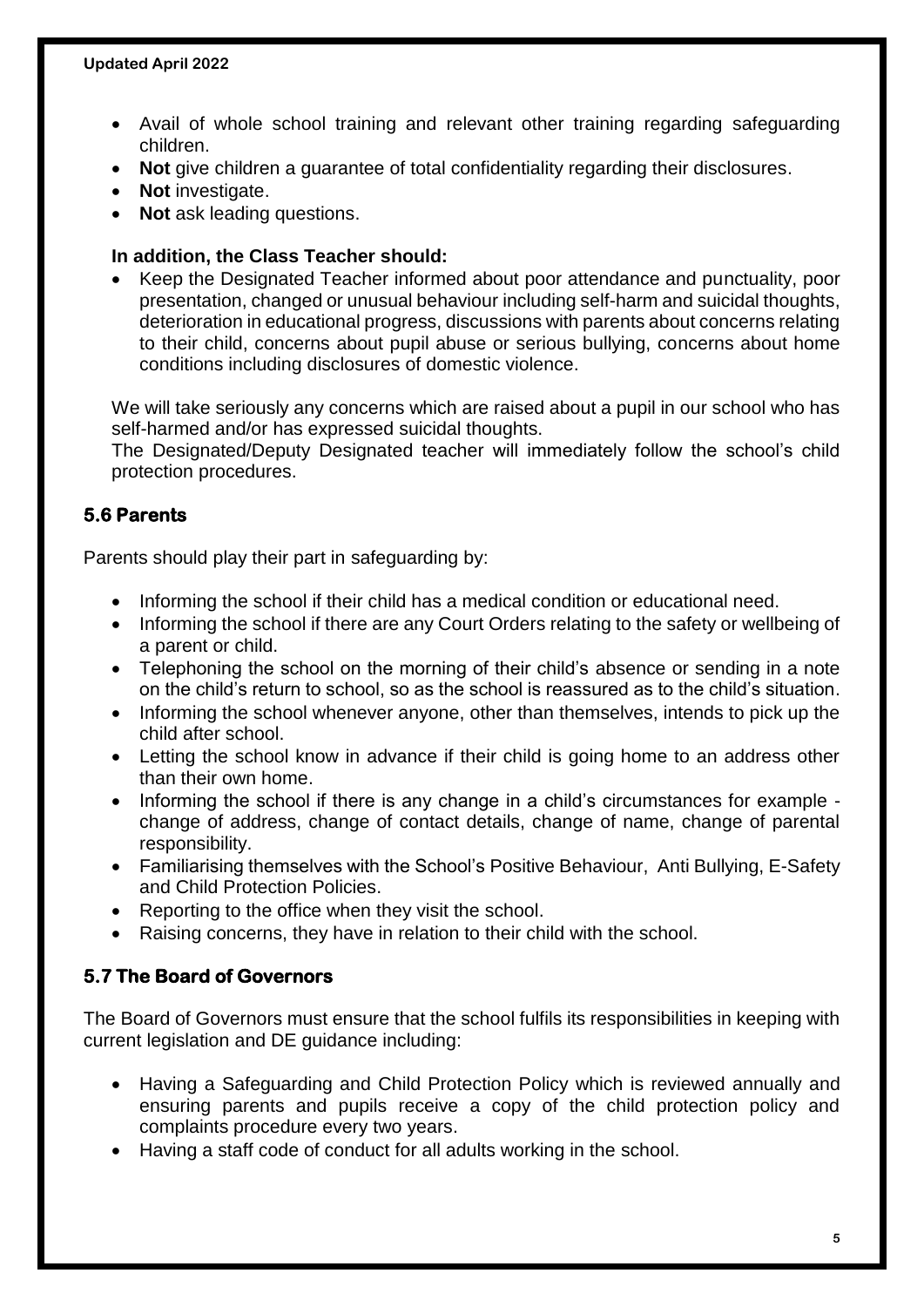- Attendance at relevant training by governors and that up-to-date training records are maintained.
- The vetting of all staff and volunteers through ensuring that there is an official record kept of when vetting checks are successfully completed for all staff.

#### **6. What Is Child Abuse?**

The following definitions of child abuse are taken from Co-operating to Safeguard Children and Young People in Northern Ireland (2017).

[www.health-ni.gov.uk/publications/co-operating-safeguard-children-and-youngpeople](http://www.health-ni.gov.uk/publications/co-operating-safeguard-children-and-youngpeople-northern-ireland)[northern-ireland](http://www.health-ni.gov.uk/publications/co-operating-safeguard-children-and-youngpeople-northern-ireland)

#### **6.1 Definition of Abuse**

Child abuse occurs in families from all social classes and cultures and in communities, agencies and organisations. Abusers come from all walks of life and all occupations and professions. Child abuse can manifest in a number of ways and can involve a combination of the forms of abuse. Those working with children and young people must have an awareness and understanding of the nature and prevalence of different manifestations within their practice area.

A child in need of protection is a child who is at risk of or likely to suffer significant harm which can be attributed to a person or persons or organisation, either by an act of commission or omission; or a child who has suffered or is suffering significant harm. 'Harm' means ill treatment or the impairment of health or development, and the question of whether harm is significant is determined in accordance with Article 50(3) of the Children Order.

There are different types of abuse and a child may suffer more than one of them. The procedures outlined in this document are intended to safeguard children who are at risk of significant harm because of abuse or neglect by a parent, carer or other with a duty of care towards a child.

#### **6.2 Types of Abuse**

**Physical Abuse** is deliberately physically hurting a child. It might take a variety of different forms, including hitting, biting, pinching, shaking, throwing, poisoning, burning or scalding, drowning or suffocating a child.

**Emotional Abuse** is the persistent emotional maltreatment of a child. It is also sometimes called psychological abuse and it can have severe and persistent adverse effects on a child's emotional development. Emotional abuse may involve deliberately telling a child that they are worthless, or unloved and inadequate. It may include not giving a child opportunities to express their views, deliberately silencing them, or 'making fun' of what they say or how they communicate. Emotional abuse may involve bullying - including online bullying through social networks, online games or mobile phones.

**Neglect** is the failure to provide for a child's basic needs, whether it be adequate food, clothing, hygiene, supervision or shelter that is likely to result in the serious impairment of a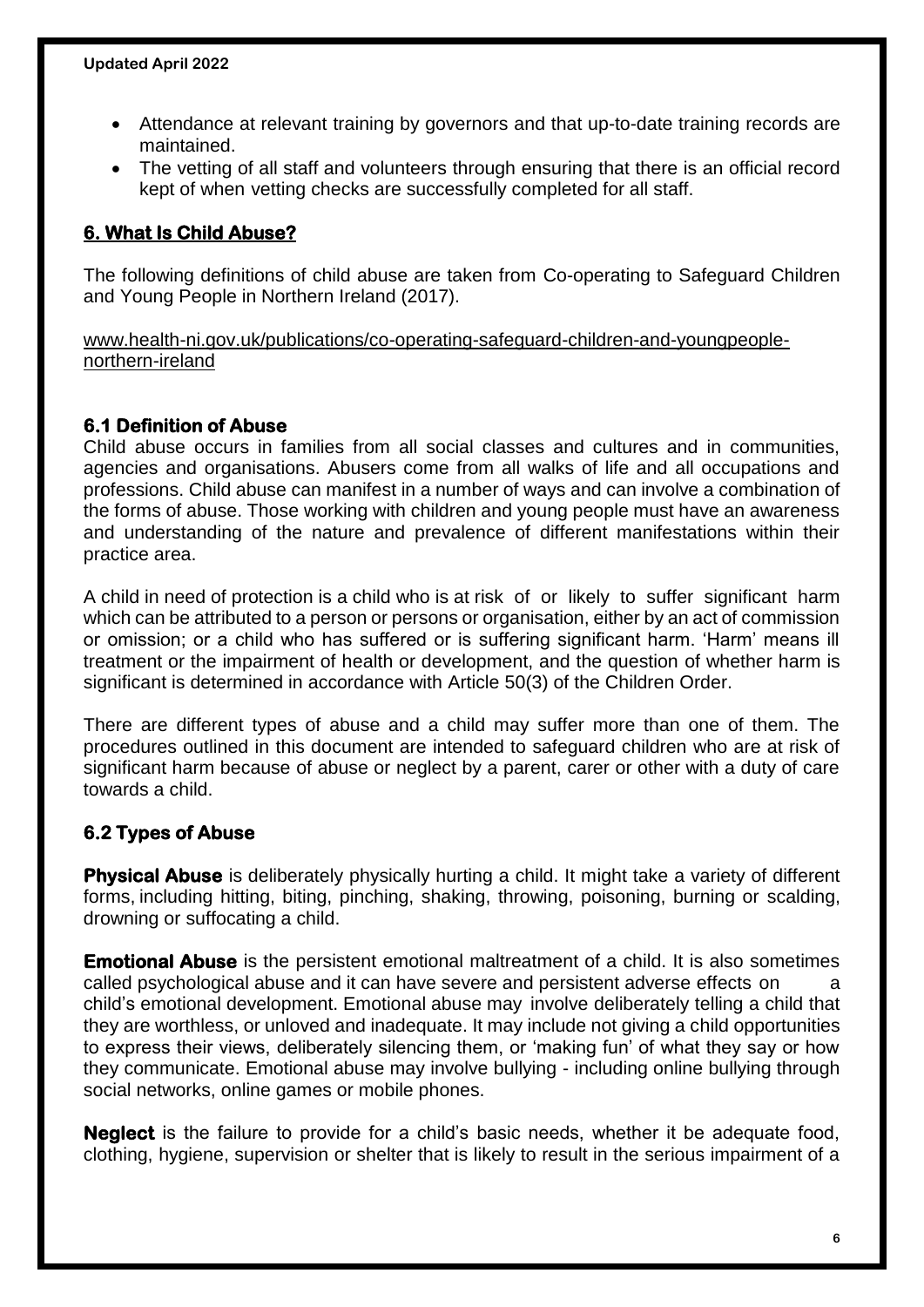child's health or development. Children who are neglected often also suffer from other types of abuse.

**Sexual Abuse** occurs when others use and exploit children sexually for their own gratification or gain or thegratification of others. Sexual abuse may involve physical contact, including assault by penetration (for example, rape, or oral sex) or non-penetrative acts such as masturbation, kissing, rubbing and touching outside clothing. It may include non-contact activities, such as involving children in the production of sexual images, forcing children to look at sexual images or watch sexual activities, encouraging children to behave in sexually inappropriate ways or grooming a child in preparation for abuse (including via e-technology). Sexual abuse is not solely perpetrated by adult males. Women can commit acts of sexual abuse, as can other children.

**Exploitation** is the intentional ill-treatment, manipulation or abuse of power and control over a childor young person; to take selfish or unfair advantage of a child or young person or situation, for personal gain. It may manifest itself in many forms such as child labour, slavery, servitude, engagement in criminal activity, begging, benefit or other financial fraud or child trafficking. It extends to the recruitment, transportation, transfer, harbouring or receipt of children for the purpose of exploitation. Exploitation can be sexual in nature.

#### **6.3 Specific Types of Abuse**

**Grooming** of a child or young person is always abusive and/or exploitative. It often involves perpetrator(s) gaining the trust of the child or young person or, in some cases, the trust of the family, friends or community, and/or making an emotional connection with the victim in order to facilitate abuse before the abuse begins. This may involve providing money, gifts, drugs and/or alcohol or more basic needs such as food, accommodation or clothing to develop the child's/young person's loyalty to and dependence upon the person(s) doing the grooming. The person(s) carrying out the abuse may differ from those involved in grooming which led to it, although this is not always the case.

Grooming is often associated with CSE but can be a precursor to other forms of abuse. Grooming may occur face to face, online and/or through social media, the latter making it more difficult to detect and identify.

**Child Sexual Exploitation** is a form of sexual abuse. It occurs where an individual or group takes advantage of an imbalance of power to coerce, manipulate or deceive a child or young person under the age of 18 into sexual activity (a) in exchange for something the victim needs or wants and/or (b) for the financial advantage or increased status of the perpetrator or facilitator. The victim may have been sexually exploited even if the sexual activity appears consensual. Child sexual exploitation does not always include physical contact; it can also occur through the use of technology.

**Domestic Violence and Abuse** 'Threatening, controlling, coercive behaviour, violence or abuse (psychological, virtual, physical, verbal, sexual, financial or emotional) inflicted on anyone (irrespective of age, ethnicity, religion, gender, gender identity, sexual orientation or any form of disability) by a current or former intimate partner or family member.'

(See **Appendix 6** RE *Operation Encompass*~ We are an Operation Encompass School since January 2022.)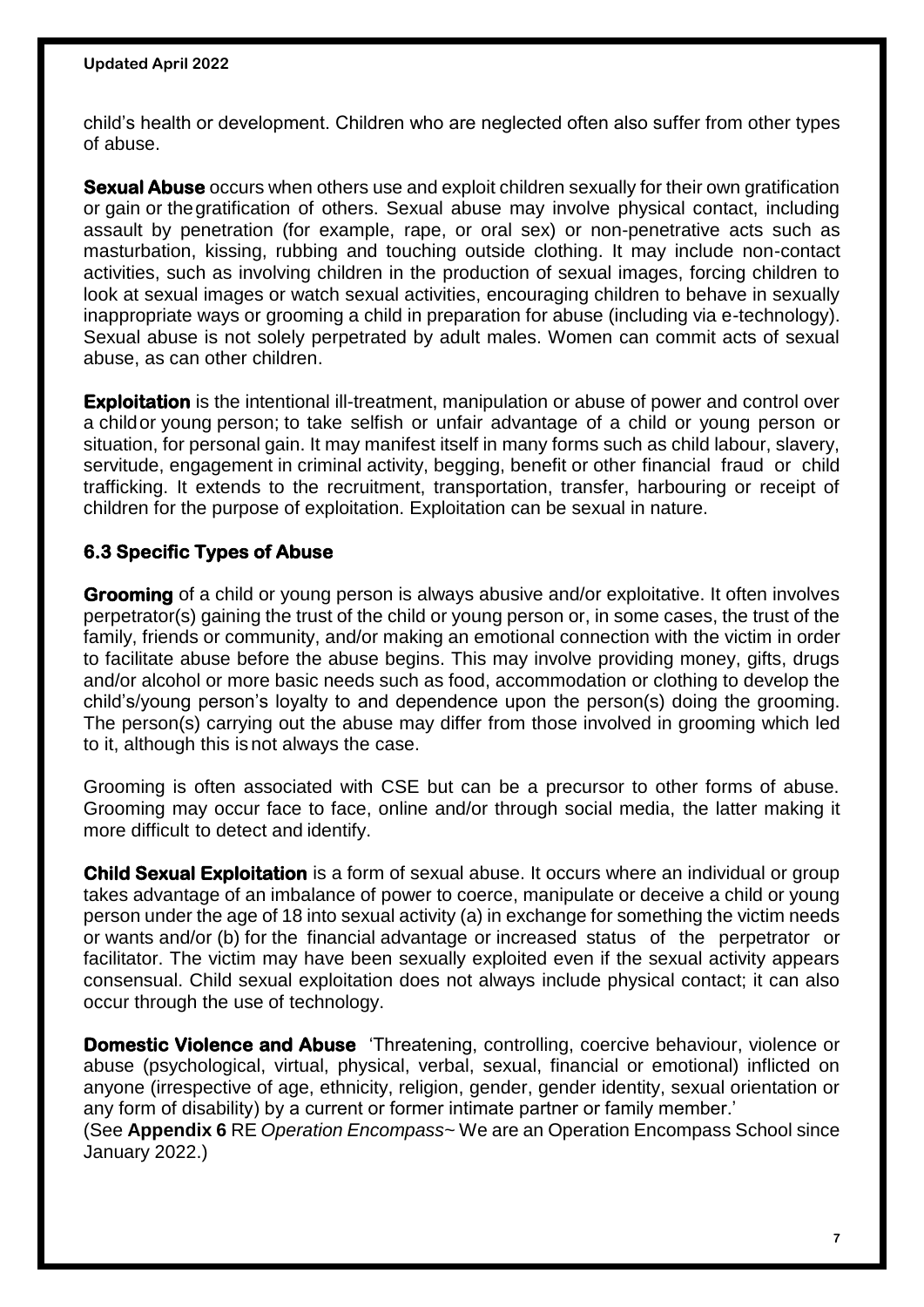**Sexual Violence and Abuse** 'Any behaviour (physical, psychological, verbal, virtual/online) perceived to be of a sexual nature which is controlling, coercive, exploitative, harmful, or unwanted that is inflicted on anyone (irrespective of age, ethnicity, religion, gender, gender identity, sexual orientation or any form of disability).'

\* Definitions above taken from 'The Stopping Domestic and Sexual Violence and Abuse in Northern Ireland: A Seven Year Strategy'(2016).

Symptoms which young people may display and which are indicators only include:

- Nervousness
	- Low self-worth
	- Disturbed sleep patterns
	- Nightmares / flashbacks
	- Physiological stress / nerves
	- Stomach pain
	- Bed wetting
	- Immature / needy behaviour
- Temper tantrums
- Aggression
- Internalising distress or withdrawal
- Truancy
- Alcohol and drugs
- Bullying

These symptoms can lead to a child/ young person being misdiagnosed as having an illness, learning difficulties, or being naughty or disruptive.

If it comes to the attention of school staff that domestic abuse is or may be a factor for a child/young person this must be passed to the Designated/Deputy Designated Teacher who has an obligation to share the information to Social Services

**Children who Display Harmful Sexualised Behaviour** It is important to distinguish between different sexual behaviours- these can be defined as 'healthy', 'problematic' or 'sexually harmful'.

Healthy sexual behaviour will normally have no need for intervention; however, consideration may be required as to appropriateness within a school setting.

Problematic sexual behaviour requires some level of intervention, depending on the activity and level of concern. For example, a one-off incident may simply require liaising with parents on setting clear direction that the behaviour is unacceptable, explaining boundaries and providing information and education.

Alternatively, if the behaviour is considered to be more serious, perhaps because there are a number of aspects of concern, advice from the EA CPSS should be sought.

The CPSS will advise if additional advice from PSNI or Social Services is required.

Harmful sexualised behaviour is any behaviour of a sexual nature that takes place when:

• There is no informed consent by the victim; and/or the perpetrator uses threat (verbal, physical or emotional) to coerce, threaten or intimidate the victim.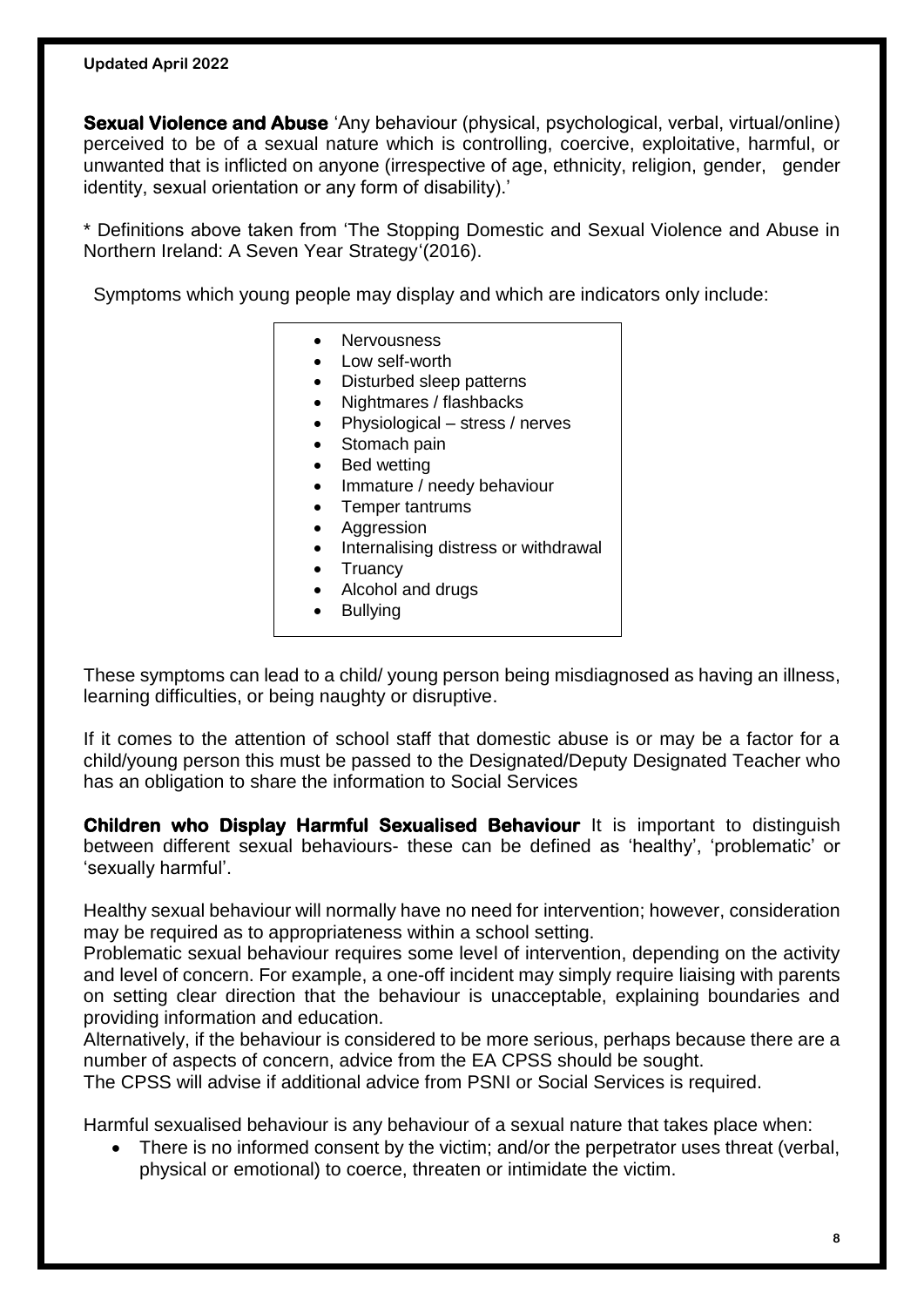Harmful sexualised behaviour can include:

- Using age inappropriate sexually explicit words and phrases.
- Inappropriate touching.
- Using sexual violence or threats.
- Sexual behaviour between children is also considered harmful if one of the children is much older – particularly if there is more than two years' difference in age or if one of the children is pre-pubescent and the other is not.
- However, a younger child can abuse an older child, particularly if they have power over them - for example, if the older child is disabled.

**E-Safety/Internet Abuse** Online safety means acting and staying safe when using digital technologies. It is wider than simply internet technology and includes electronic communication via text messages, social environments and apps, and using games consoles through any digital device. In all cases, in schools and elsewhere, it is a paramount concern.

In January 2014, the SBNI published its report 'An exploration of e-safety messages to young people, parents and practitioners in Northern Ireland' which identified the associated risks around online safety under four categories:

- Content risks: the child or young person is exposed to harmful material.
- Contact risks: the child or young person participates in adult initiated online activity.
- Conduct risks: the child or young person is a perpetrator or victim in peer-to-peer exchange.
- Commercial risks: the child or young person is exposed to inappropriate commercial advertising, marketing schemes or hidden costs.

**Sexting** is the sending or posting of sexually suggestive images, including nude or seminude photographs, via mobiles or over the Internet. There are two aspects to Sexting: (1) Sexting between individuals in a relationship:

Pupils need to be aware that it is illegal, under the Sexual Offences (NI) Order 2008, to take, possess or share 'indecent images' of anyone under 18 even if they are the person in the picture (or even if they are aged 16+ and in a consensual relationship).

(2) Sharing an inappropriate image with an intent to cause distress.

**A child may suffer or be at risk of suffering from one or more types of abuse and abuse may take place on a single occasion or may occur repeatedly over time.**

#### **6.4 Signs and symptoms of abuse ~ Possible Indicators**

#### **Physical Abuse**

| <b>Physical Indicators</b> |                                                                                                                                                                                     |           | <b>Behavioural Indicators</b>                                                                                                                        |  |  |
|----------------------------|-------------------------------------------------------------------------------------------------------------------------------------------------------------------------------------|-----------|------------------------------------------------------------------------------------------------------------------------------------------------------|--|--|
|                            | unexplained bruises - in various stages                                                                                                                                             |           | self-destructive tendencies                                                                                                                          |  |  |
|                            | of healing – grip marks on arms                                                                                                                                                     |           | aggressive to other children                                                                                                                         |  |  |
|                            | slap marks; human bite marks; welts;<br>bald spots; unexplained/untreated<br>burns; especially cigarette burns (glove<br>like); unexplained fractures; lacerations;<br>or abrasions | $\bullet$ | behavioural extremes (withdrawn or<br>aggressive)<br>appears frightened or cowed in presence<br>of adults<br>improbable excuses to explain injuries; |  |  |
|                            | untreated injuries                                                                                                                                                                  |           | chronic runaway                                                                                                                                      |  |  |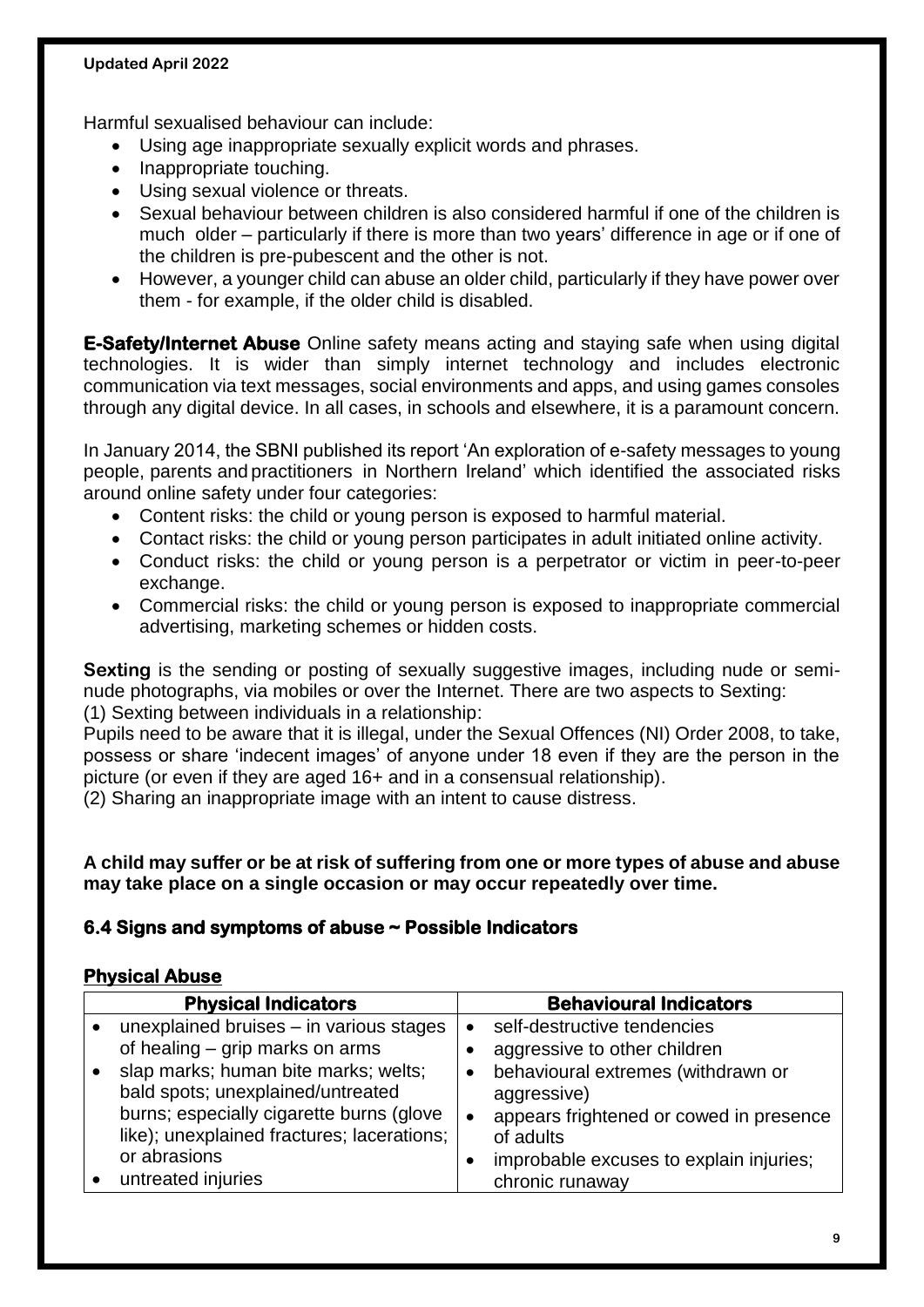| bruising on both sides of the ear -<br>symmetrical bruising should be treated<br>with suspicion; injuries occurring in a<br>time pattern e.g. every Monday | $\bullet$ | uncomfortable with physical contact<br>come to school early or stays last as if<br>afraid to be at home<br>clothing inappropriate to weather $-$ to<br>hide part of body; violent themes in |
|------------------------------------------------------------------------------------------------------------------------------------------------------------|-----------|---------------------------------------------------------------------------------------------------------------------------------------------------------------------------------------------|
|                                                                                                                                                            |           | artwork or stories                                                                                                                                                                          |
|                                                                                                                                                            |           |                                                                                                                                                                                             |

#### **Emotional Abuse**

|           | <b>Physical Indicators</b>                | <b>Behavioural Indicators</b>                       |
|-----------|-------------------------------------------|-----------------------------------------------------|
| $\bullet$ | well below average in height and          | apathy and dejection                                |
|           | weight; "failing to thrive"               | inappropriate emotional responses to<br>٠           |
| $\bullet$ | poor hair and skin; alopecia              | painful situations                                  |
| $\bullet$ | swollen extremities i.e. icy cold and     | rocking/head banging                                |
|           | swollen hands and feet                    | inability to play<br>٠                              |
| $\bullet$ | recurrent diarrhoea, wetting and soiling; | indifference to separation from family<br>$\bullet$ |
|           | sudden speech disorders                   | indiscriminate attachment                           |
|           | signs of self-mutilation                  | reluctance for parental liaison                     |
|           | signs of solvent abuse (e.g. mouth        | fear of new situation                               |
|           | sores, smell of glue, drowsiness)         | chronic runaway<br>$\bullet$                        |
| $\bullet$ | extremes of physical, mental and          | attention seeking/needing behaviour                 |
|           | emotional development (e.g. anorexia,     | poor peer relationships                             |
|           | vomiting, stooping)                       |                                                     |

## **Neglect**

| <b>Physical Indicators</b>              | <b>Behavioural Indicators</b>              |
|-----------------------------------------|--------------------------------------------|
| looks very thin, poorly and sad         | tired or listless (falls asleep in class); |
| constant hunger; lack of energy         | steals food; compulsive eating             |
| untreated medical problems              | begging from class friends                 |
| special needs of child not being met    | withdrawn; lacks concentration             |
| constant tiredness; inappropriate dress | misses school medicals                     |
| poor hygiene                            | reports that no carer is at home           |
| repeatedly unwashed; smelly             | low self-esteem                            |
| repeated accidents, especially burns    | persistent non-attendance at school        |
|                                         | exposure to violence including unsuitable  |
|                                         | videos                                     |

#### **Sexual Abuse**

|           | <b>Physical Indicators</b>              |           | <b>Behavioural Indicators</b>           |
|-----------|-----------------------------------------|-----------|-----------------------------------------|
|           | bruises, scratches, bite marks or other | $\bullet$ | what the child tells you                |
|           | injuries to breasts, buttocks, lower    |           | withdrawn; chronic depression           |
|           | abdomen or thighs                       |           | excessive sexual precociousness;        |
| $\bullet$ | bruises or bleeding in genital or anal  |           | seductiveness                           |
|           | areas                                   |           | children having knowledge beyond their  |
|           | torn, stained or bloody underclothes    |           | usual frame of reference e.g. young     |
| $\bullet$ | chronic ailments such as recurrent      |           | child who can describe details of adult |
|           | abdominal pains or headaches            |           | sexuality; parent/child role reversal   |
|           | difficulty in walking or sitting        |           | over concerned for siblings             |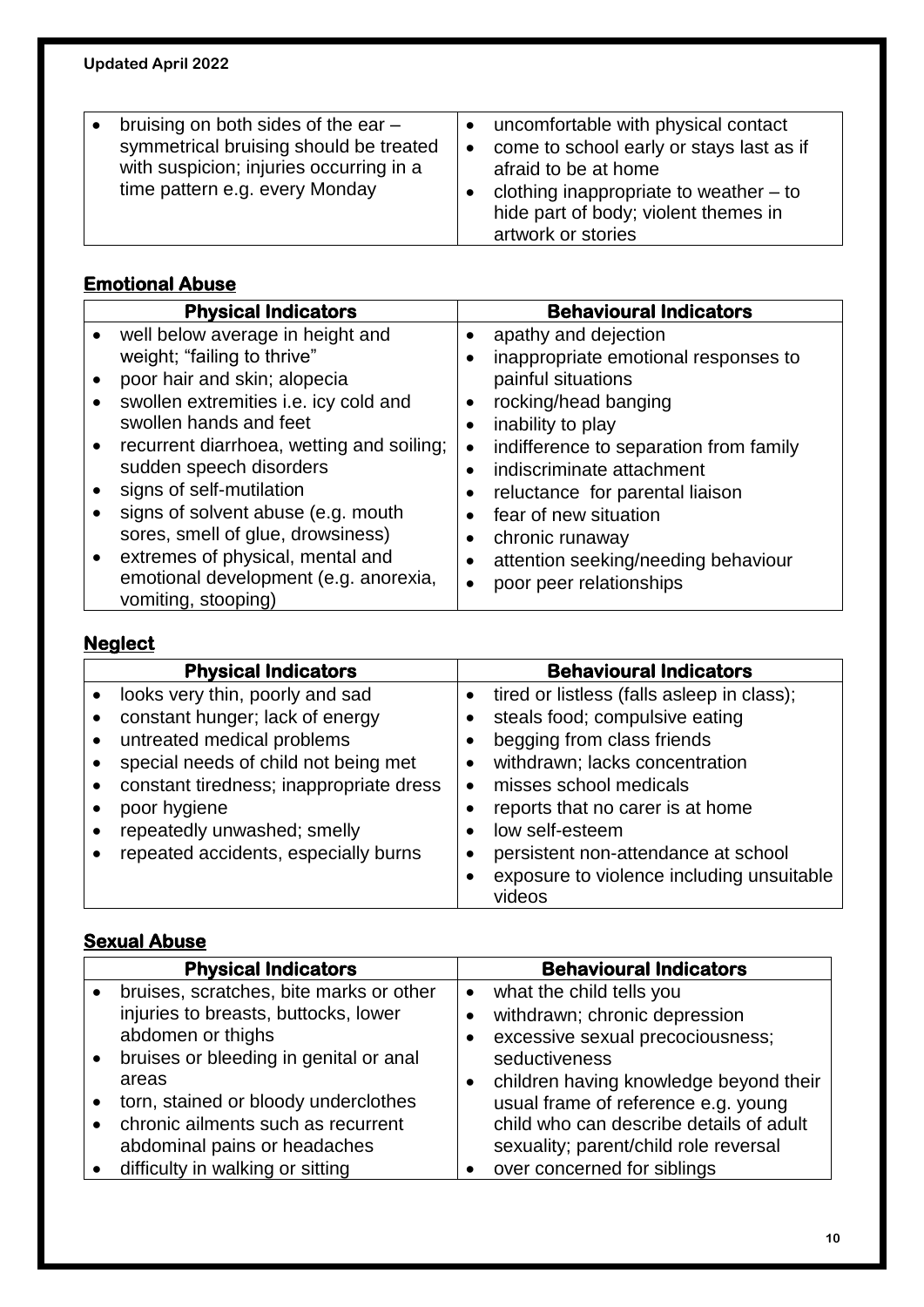| frequent urinary infections         | $\bullet$ | poor self-esteem; self-devaluation       |
|-------------------------------------|-----------|------------------------------------------|
| avoidance of lessons especially PE, | ٠         | lack of confidence; peer problems        |
| games, showers                      |           | lack of involvement                      |
| unexplained pregnancies where the   |           | massive weight change                    |
| identity of the father is vague;    |           | suicide attempts (especially             |
| anorexia/gross over-eating          |           | adolescents); hysterical/angry outbursts |
|                                     |           | lack of emotional control                |
|                                     |           | sudden school difficulties e.g.          |
|                                     |           | deterioration in school work or          |
|                                     |           | behaviour                                |
|                                     |           | inappropriate sex play                   |
|                                     |           | repeated attempts to run away from       |
|                                     |           | home; unusual or bizarre sexual themes   |
|                                     |           | in children's art work or stories        |
|                                     |           | vulnerability to sexual and emotional    |
|                                     |           | exploitation; promiscuity                |
|                                     |           | exposure to pornographic material        |

#### **The following are guidelines for use by staff should a child disclose concerns of a child protection nature.**

|   | Do:                                                                                                                       | Do not:                                                                             |                                                                               |  |
|---|---------------------------------------------------------------------------------------------------------------------------|-------------------------------------------------------------------------------------|-------------------------------------------------------------------------------|--|
|   | Listen to what the child says<br>Assure the child they are not at fault<br>Explain to the child that you cannot keep it a | Ask leading questions<br>$\bullet$<br>Put words into the child's mouth<br>$\bullet$ |                                                                               |  |
|   | secret                                                                                                                    |                                                                                     | Ignore the child's behaviour<br>$\bullet$<br>Remove any clothing<br>$\bullet$ |  |
|   | Document exactly what the child says using<br>his/her exact words                                                         | $\bullet$                                                                           | Panic                                                                         |  |
| ٠ | promise<br>Remember not<br>the<br>child<br>to                                                                             | $\bullet$                                                                           | Promise to keep secrets                                                       |  |
|   | confidentiality                                                                                                           | $\bullet$                                                                           | Ask leading questions                                                         |  |
|   | Stay calm                                                                                                                 | $\bullet$                                                                           | Make<br>the<br>child<br>the<br>repeat<br>story                                |  |
|   | Listen                                                                                                                    |                                                                                     | unnecessarily                                                                 |  |
|   | Accept                                                                                                                    | $\bullet$                                                                           | Delay                                                                         |  |
|   | Reassure                                                                                                                  | $\bullet$                                                                           | Start to investigate                                                          |  |
|   | Explain what you are going to do                                                                                          | Do Nothing<br>$\bullet$                                                             |                                                                               |  |
|   | Record accurately                                                                                                         |                                                                                     |                                                                               |  |
|   | Seek support for yourself                                                                                                 |                                                                                     |                                                                               |  |

#### **7. Procedures for Making Complaints in Relation to Child Abuse**

#### **7.1 How a Parent can Make a Complaint**

We in Dromintee Primary School aim to work closely with parents/guardians in supporting all aspects of their child's development and well-being. Any concerns a parent may have will be taken seriously and dealt with in a professional manner. If a parent has a concern they can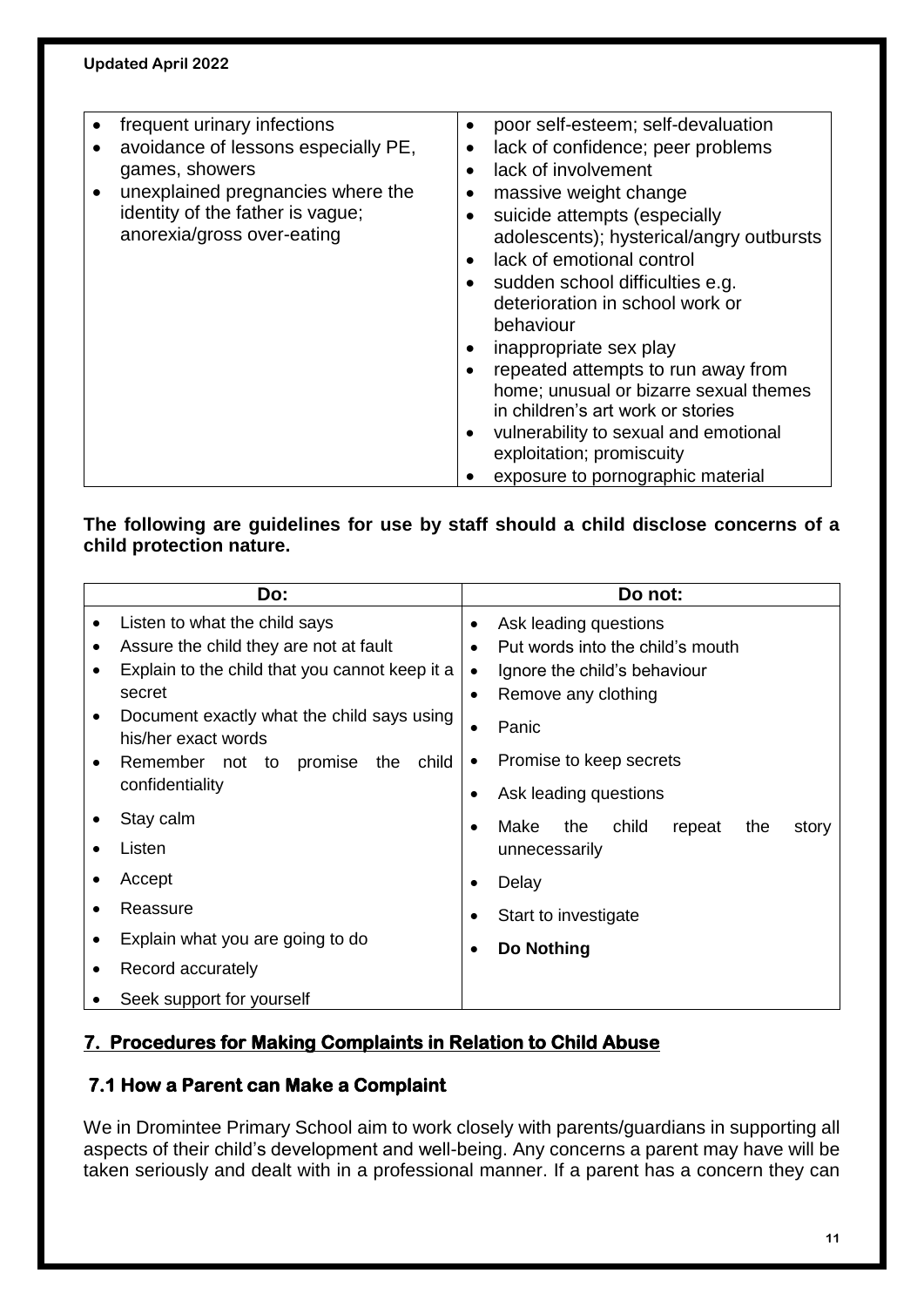talk to the class teacher or any member of the school's safeguarding team: the Principal (Mrs Wendy McKeown), the Designated Teacher (Mrs Fiona Fearon) or Deputy Designated Teacher (Mrs Michelle Kelly) for Child Protection. If they are still concerned they may talk to the Chair of the Board of Governors (Mr Adrian Gray). If a parent is not satisfied after taking a complaint to the Board of Governors, they can contact the Public Service Ombudsman. At any time, a parent may talk to a Social Worker in the local Gateway team or to the PSNI Central Referral Unit. Details of who to contact are shown in the flowchart in **Appendix 2**.

#### **7.2 Where the school has concerns or has been given information about possible abuse by someone other than a member of the school staff including volunteers**

Where staff become aware of concerns or are approached by a child, they should not investigate as this is the responsibility of Social Services and/or PSNI. Staff should report these concerns immediately to the Designated/Deputy Teacher and full notes should be made. These notes or records should be factual, objective and include what was seen, said, heard or reported. They should include details of the place and time and who was present and should be given to the Designated/Deputy Designated Teacher **(Appendix 1).** The person who reports the incident must treat the matter in confidence.

The Designated/Deputy Designated Teacher will decide whether in the best interest of the child, the matter needs to be referred to Social Services. If there are concerns that the child may be at risk, the school is obliged to make a referral. Unless there are concerns that a parent may be the possible abuser, the parent will be informed immediately.

The Designated/Deputy Designated Teacher may consult with members of the school's safeguarding team, the Education Authority's Designated Officer for Child Protection or Social Services Gateway Team before a referral is made. During consultation with the Education Authority's Designated Officer the child's details will be shared. No decision to refer a case to Social Services will be made without the fullest consideration and on appropriate advice. The safety of the child is our prime priority.

Where there are concerns about possible abuse and a referral needs to be made the Designated/Deputy Designated Teacher will telephone Social Services Gateway Team. She will also notify the EA's Designated Officer for Child Protection. A UNOCINI (Understanding the Needs of Children in Northern Ireland) referral form will also be completed and forwarded to the Gateway team with a copy sent to the EA Designated Officer for Child Protection and a copy will be kept in the school's child protection file.

If the Principal has concerns that a child may be at immediate risk from a volunteer, the services of the volunteer will be terminated immediately.

This procedure with names and contact numbers is shown in **Appendix 3**.

#### **7.3 Where a complaint has been made about possible abuse by a member of the school's staff**

If a complaint about possible child abuse is made against a member of staff, the Principal {or Designated/Deputy Designated Teacher if the Principal is not available) **must be informed immediately.** The above procedures will apply (unless the complaint is about the Principal/Designated/Deputy Designated Teacher)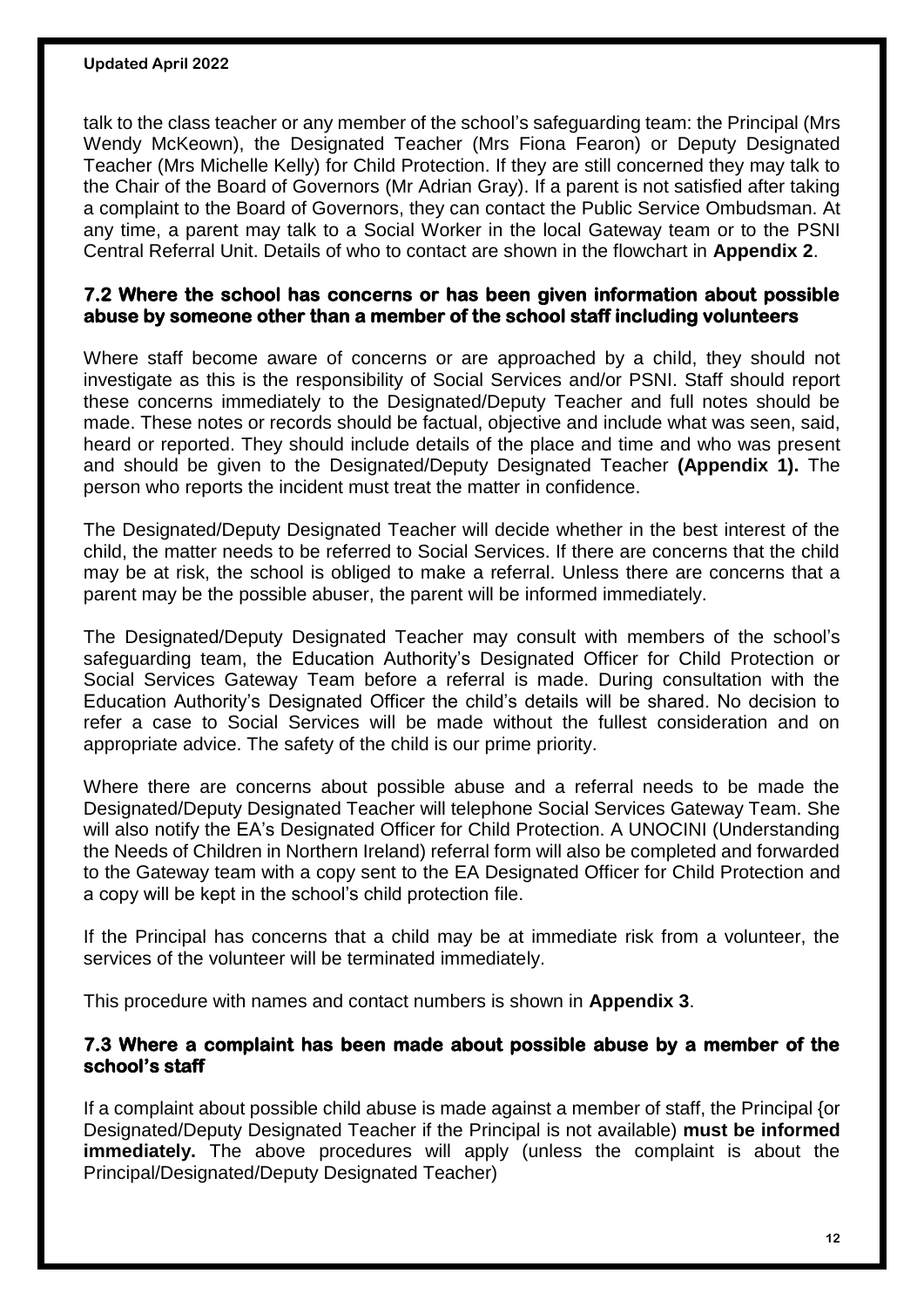If a complaint is made against the Principal the Designated/Deputy Designated Teacher will inform the Chairperson of the Board of Governors who will ensure that necessary action is taken.

Where the matter is referred to Social Services the member of staff may be removed from duties involving direct contact with pupils or may be suspended from duty as a precautionary measure pending investigation by the appropriate authorities. The Chair of the Board of Governors will be informed immediately.

Child protection procedures as outlined in **Appendix 4** will be followed in keeping with current Department of Education guidance.

#### **8. Attendance at Child Protection Case Conferences and Core Group Meetings**

The Designated Teacher/Deputy Designated Teacher or Principal may be invited to attend an initial and review Child Protection Case Conferences and/or core group meetings convened by the Health & Social Care Trust. They will provide a written report which will be compiled following consultation with relevant staff. Feedback will be given to staff under the 'need to know 'principle on a case-by-case basis. Children whose names are on the Child Protection register will be monitored and supported in accordance with the child protection plan.

#### **9. Confidentiality and Information Sharing**

Information given to members of staff about possible child abuse cannot be held "in confidence". In the interests of the child, staff have a responsibility to share relevant information about the protection of children with other professionals particularly the investigative agencies. Where abuse is suspected, schools have a legal duty to refer to the Statutory Agencies. In keeping with the principle of confidentiality, the sharing of information with school staff will be on a 'need to know' basis.

Should a child transfer to another school whilst there are current child protection concerns we will share these concerns with the Designated Teacher in the receiving school.

#### **10. Record Keeping**

All child protection records, information and confidential notes are kept in separate files in a locked drawer. These records are kept separate from any other file that is held on the child or young person and are only accessible by members of the safeguarding team.

#### **11. Vetting Procedures**

All staff paid or unpaid who are appointed to positions in the School are vetted / supervised in accordance with relevant legislation and Departmental guidance.

#### **12. Code of Conduct for all Staff Paid or Unpaid**

All actions concerning children and young people must uphold the best interests of the young person as a primary consideration. Staff must always be mindful of the fact that they hold a position of trust and that their behaviour towards the child and young people in their charge must be above reproach.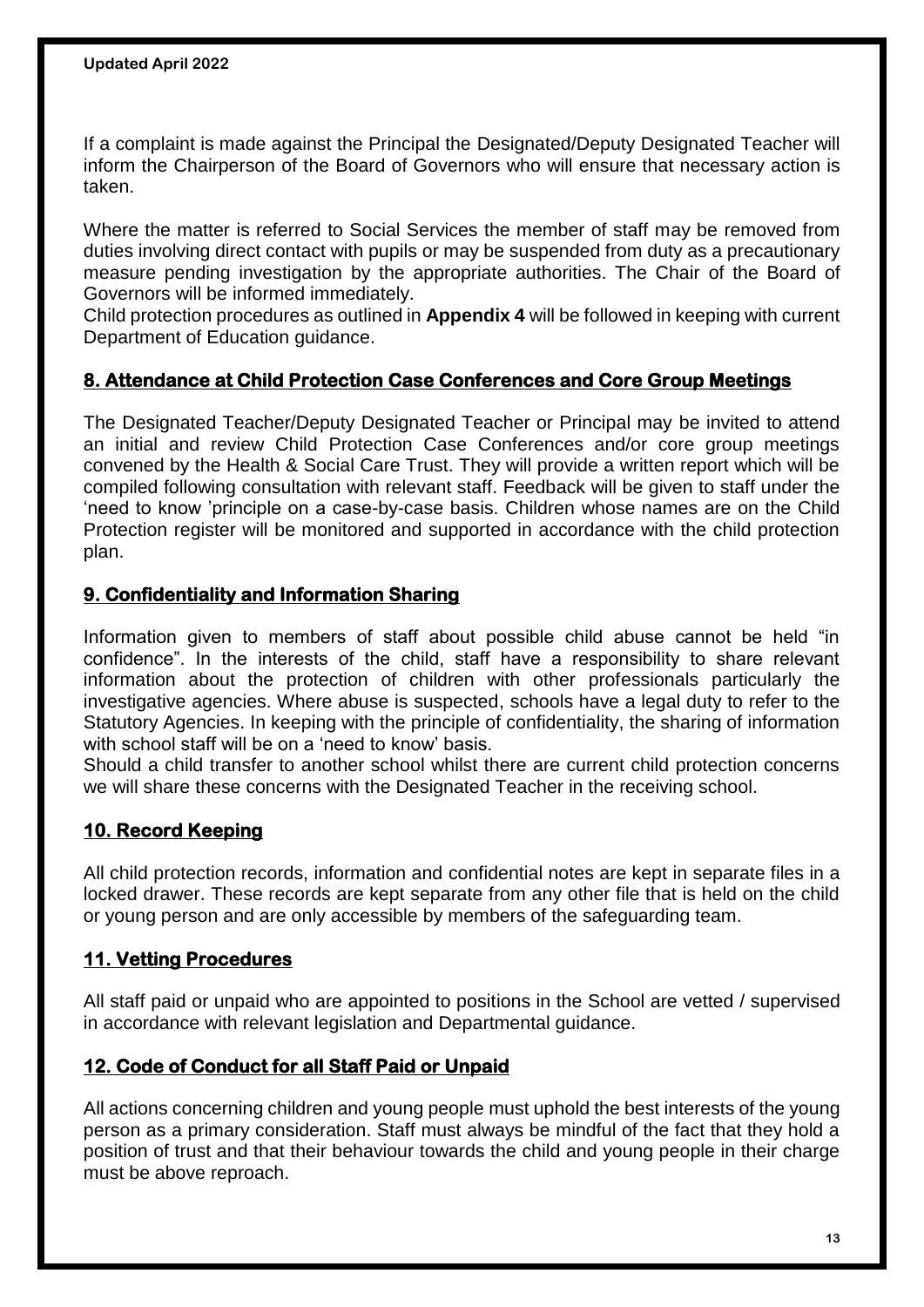The school's code of conduct is available on request.

#### **13. Staff Training**

Dromintee PS is committed to in-service training for its entire staff. Each member of staff will receive general training on Policy and procedures, with some members of staff receiving more specialist training in line with their roles and responsibilities. All staff will receive basic child protection awareness training and annual refresher training. The Principal/Designated Teacher/Deputy Designated Teacher, Chair of the Board of Governors and Designated Governor for Child Protection will also attend relevant child protection training courses provided by the Child Protection Support Service for Schools.

When new staff or volunteers start at the school, they are briefed on the school's Child Protection Policy and Code of Conduct and given copies of these policies. They also sign and date the 'Safeguarding and Child Protection in Dromintee Primary School proforma,' shown in **Appendix 5**. These proformas are returned to the Designated Teacher Mrs Fearon and kept confidently in the Child Protection File.

#### **14. The Preventative Curriculum**

- Throughout the school year Safeguarding and Child Protection issues are addressed through whole school assemblies, led by our Safeguarding staff members and pupil Pastoral Care Team/Anti-Bullying Ambassadors.
- There is a permanent child protection notice board at the Reception area and both Key Stage Resource Areas.
- The Safeguarding Team poster with photographs are displayed throughout the school and in each classroom. These members are referred to regularly throughout the school year, during whole school/key stage assemblies.
- NSPCC Keeping Safe 'safe adult' posters are displayed in each Key Stage area and classroom.
- NSPCC/Childline numbers are also displayed in each Resource Area.
- A number of flow diagrams of how a parent may make a complaint are also on display at the Reception Area, Key Stage 2 area and outdoor Foundation Stage Parent Information cabinet.
- Copy of Staff Code of Conduct and Safeguarding and Child Protection Policy, displayed on staff room notice board.

Other initiatives which address child protection and safety issues:

- Weekly class PDMU lessons/activities/Circle Time
- RE Programme- Grow in Love /Wonder of My Being Term 3
- Whole school NSPCC 'Keeping Safe Programme' introduced 2018-2019. Safeguarding Team participated in staff training delivered by the NSPCC June 2018. Disseminated training to whole staff (August/September 2018) and parent information evening (October 2018). Embedding of teaching programme occurred in academic year 2019-2020. Ongoing area of the taught curriculum.
- New staff throughout the year are trained in using the programme by the Designated Teacher, Mrs Fiona Fearon prior to delivery. New P1 parents are also informed of the programme at the introductory Parent Information Evening September-term 1.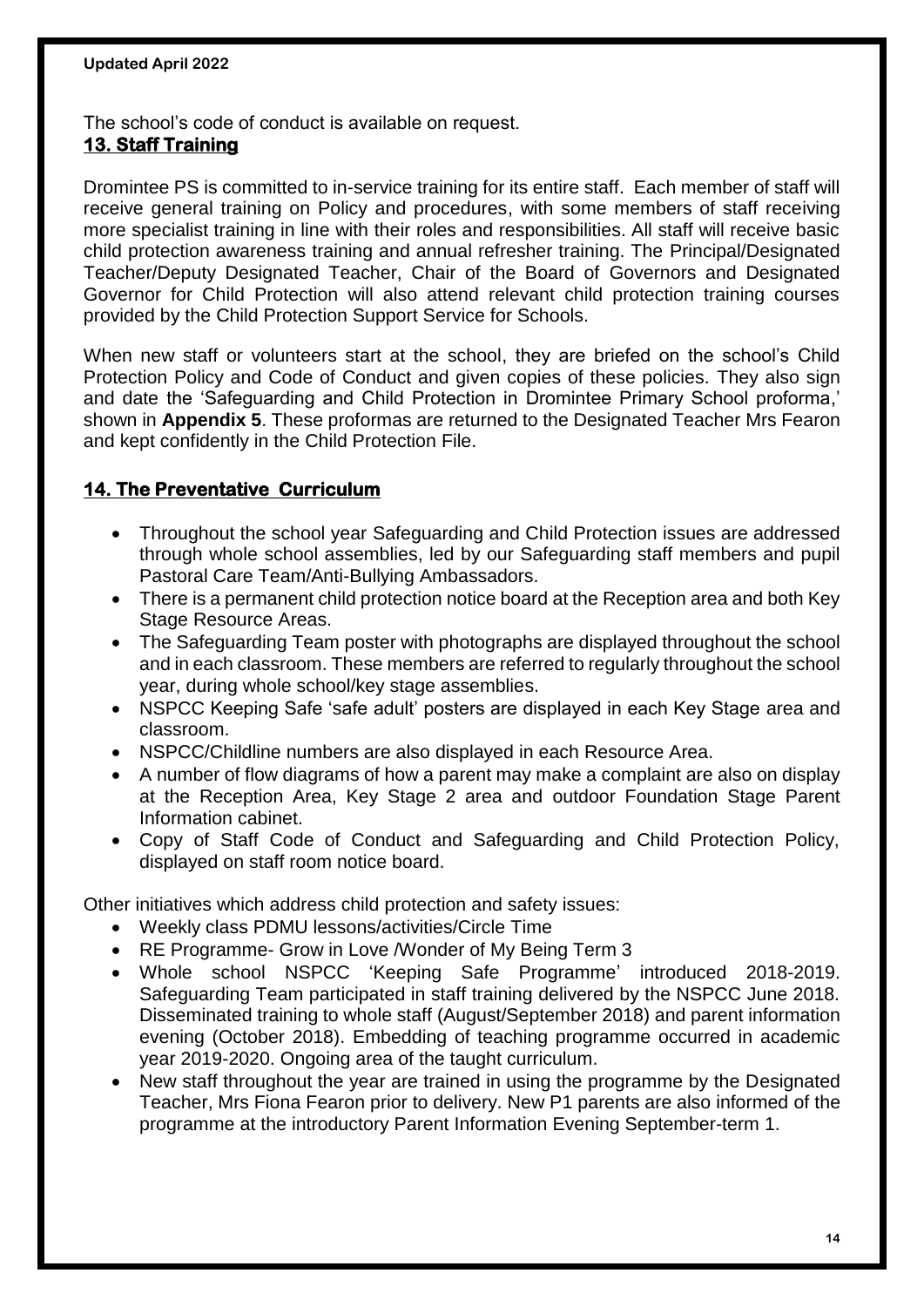- 3 themes taught -1 theme delivered termly via: Principal led assembly, 3 differentiated taught class lessons, follow up homework sheet after each lesson and signed by parent. Theme 1: Healthy Relationships/ Theme 2: My Body/ Theme 3: Being Safe
- Pastoral Care Team/trained Anti-Bullying Ambassadors by the Diana Awards P4-7 pupils. (First cohort September 2018/ second cohort October 2019/ peer to peer training September 2019 with online advice from the Diana Awards Aftercare Team)
- The Pastoral Care Team and Anti-Bullying Ambassadors carry out a range of duties: Playground Buddies/ check Buddy Stops and Worry Box/facilitate regular assemblies and positive well-being and kindness initiatives throughout the year
- Yearly Celebration of World Smile Day/ World Mental Health Day (October)- promoted by the Pastoral Care Team/Anti-Bullying Ambassadors.
- Whole school participation in yearly Anti-Bullying Week initiatives (November) and Safer Internet Day (February).
- Anti-Bullying Ambassadors liaise throughout the year with Diana Awards Team to keep them up to date with their work. Visit from Paul Hanmore, Diana Awards Training manger (Nov 2018) to share good practice. Ongoing advice with team through teacher lead Mrs Fiona Fearon and pupil Anti-Bullying Ambassador, elected yearly by team members.
- Pastoral Care Team/Anti-Bullying Ambassadors invite members of the Board of Governors/ local representatives and MLAs to assemblies, to promote their role in school throughout the year.
- Anti-Bullying whole school and parent questionnaire completed in April 2019. Results shared with staff August 2019 and pupils and parents in September 2019. PCT/ABA continuously work to improve on their anti-bullying initiatives throughout the school year. Parents and community kept up to date with their work via school website 'Pastoral Care' page.
- Termly Kindness Awards awarded by the PCT/ABA (1 pupil per class each term), to celebrate pupils displaying kindness to their peers and acting as positive role models.
- Helping Hands Programme: Women's Aid delivered by Designated Teacher following training course February 2018 to P6 Term 2 yearly.
- NSPCC Parent workshops: PANTS (P1-3)/Online Safety (P4-7) November 2018
- O2 and NSPCC Parent Information Workshop: 'Keeping my child safe online-what do I need to know?' February 2020
- Participation in initiatives such as the Emotional Health and Well Being Case Study Visit- National Children's Bureau: November 2018. Pupils/staff and parents interviewed.
- Staff online e-Safety Training facilitated by D. Harvey c2K June 2019
- Whole school staff training Emotional Health and Wellbeing delivered by Shane Martin- Psychologist and founder of Moodwatchers: September 2019
- Parent Information Evening, delivered by Shane Martin- Psychologist and founder of Moodwatchers- 'Building resilience within ourselves and our children,' September 2019
- Participation in Burns Skills School programmes throughout the year: 'Bigger Picture Programme,' focusing on the development of skills including respect, sportsmanship, leadership and diversity P6 /Healthy Kicks Programme P5.
- ACE P1-4 programmes helping pupils to manage emotions/anxiety/form meaningful friendships accessed throughout the school term by class teachers.
- Promotion of mindfulness techniques by the Eco-Council. All classes had opportunities to develop mindfulness/Tai-Chi techniques facilitated by P. Bradly/ A. Ward/ T. Murray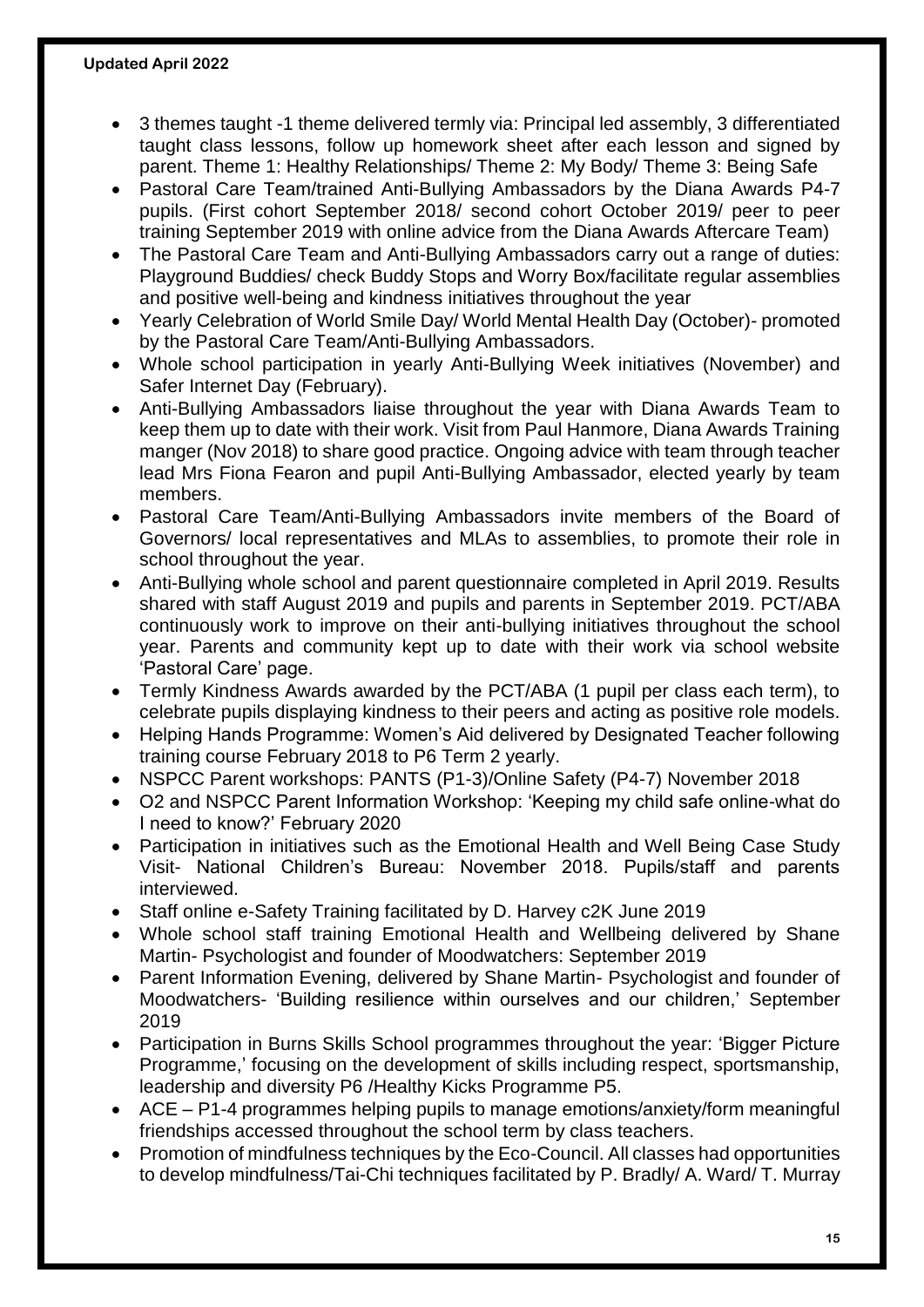- Sonas Art Afterschool facilitated by P. Bradly, Emotional Resilience Capacitator 2019- 2020 (P1-3/ P4-7).
- Garden/Nurture Club Afterschool facilitated by Finnegans' Nursery P4-7.
- Healthy Me Workshop P6 facilitated by AMH organisation.
- Fire Safety Programme P5
- 'Bee Safe' day Health and Safety issues in everyday life presented by Newry, Mourne and Down District Council (NMDDC) P7
- Visits from PSNI- Key Stage assemblies: farm safety
- Action MS: Healthy Living Whole School Sponsored walk
- Moving on, Moving up- EWO: P7-term 3
- Love for Life Programme P7-term 3
- Planned emotional well-being programmes introduced for pupils following Covid- 19, during the academic year 2020-2021. Mrs M. Kelly participated in 'Trauma and Healing Schools' training (June 2020). Good practice disseminated to staff (August 2020).
- Useful resources shared regularly by the Safeguarding Team with parents on the school website to promote safeguarding issues e.g. online safety, mental health promotion, sign posting to useful organisations etc.

#### **15. Monitoring and Evaluation**

The Safeguarding Team in Dromintee PS will update this Policy and Procedures in the light of any further guidance and legislation as necessary and review it annually. The Board of Governors will also monitor child protection activity and the implementation of the Safeguarding and Child Protection policy on a regular basis through the provision of reports from the Designated Teacher.

On-going evaluation will ensure the effectiveness of the Policy.

Date Policy Reviewed:

Signed:

(Designated Teacher

(Principal)

(Chair of Board of Governors)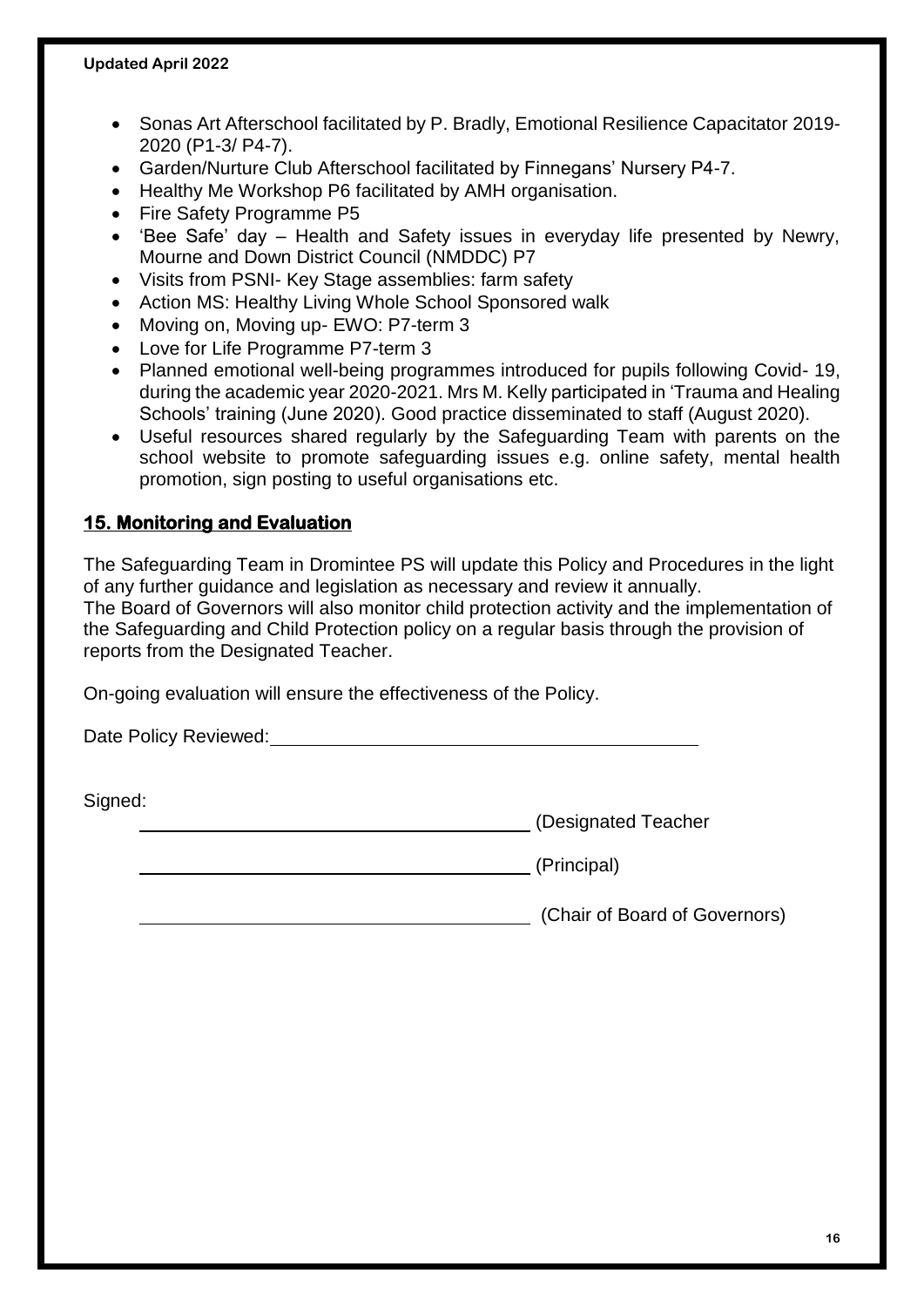| <b>Updated April 2022</b> |  |  |
|---------------------------|--|--|
|---------------------------|--|--|

## **CONFIDENTIAL Child Protection Note of Concern**



| <b>Name of Pupil:</b>      |  |
|----------------------------|--|
| DOB:                       |  |
| <b>Class:</b>              |  |
| Date/time of               |  |
| incident/disclosure:       |  |
| <b>Circumstances of</b>    |  |
| incident/disclosure        |  |
| (record place):            |  |
|                            |  |
|                            |  |
|                            |  |
|                            |  |
|                            |  |
|                            |  |
| <b>Nature and</b>          |  |
| description of             |  |
| concern:                   |  |
|                            |  |
|                            |  |
|                            |  |
|                            |  |
|                            |  |
|                            |  |
| Parties involved,          |  |
| including any              |  |
| witnesses to an event      |  |
| and what was said or       |  |
| done and by whom:          |  |
| (record actual words       |  |
| used by pupil)             |  |
|                            |  |
|                            |  |
| <b>Action taken at the</b> |  |
| time:                      |  |
|                            |  |
|                            |  |
|                            |  |
|                            |  |
|                            |  |
|                            |  |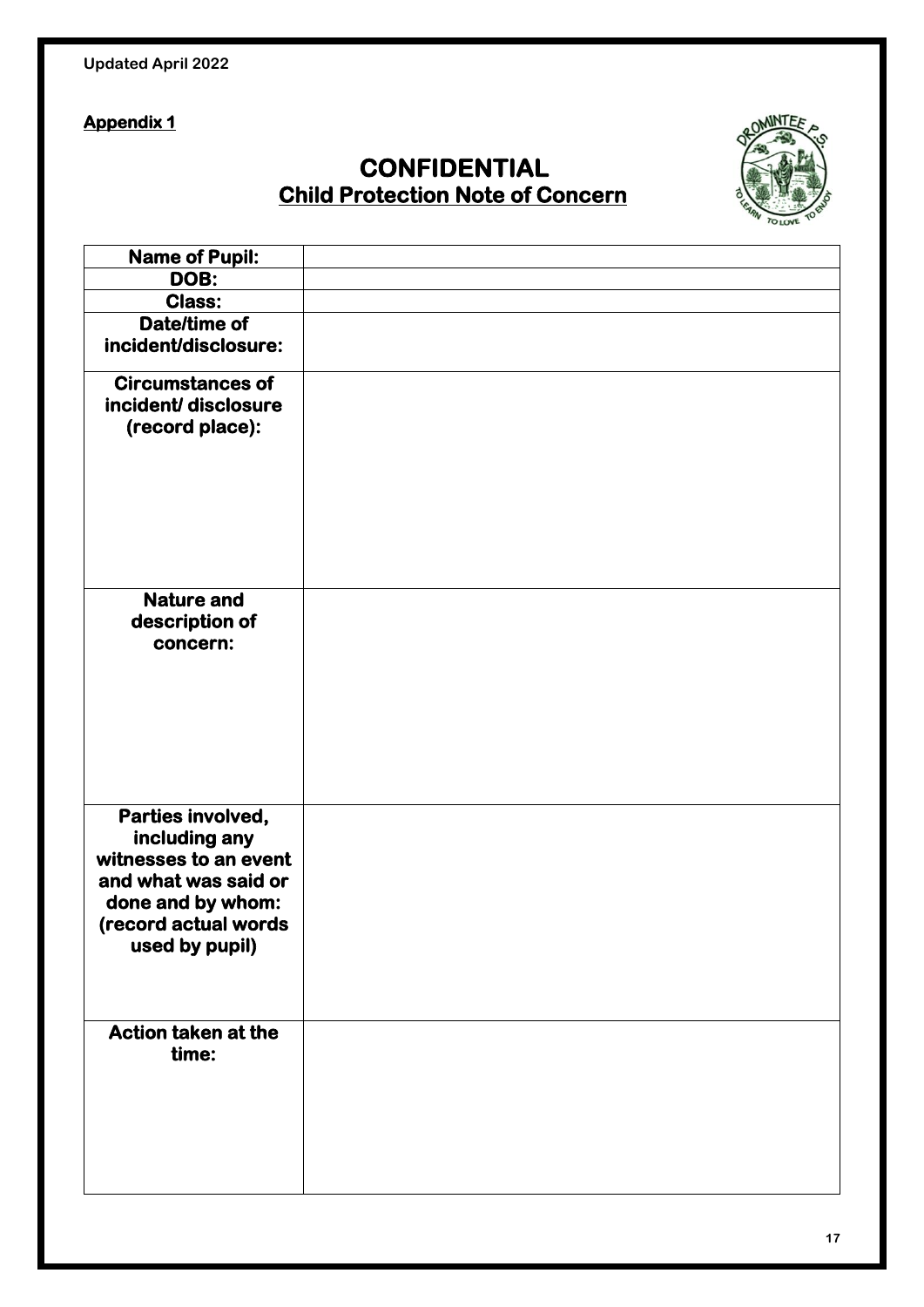| <b>Details of any advice</b>                                                     |      |     |                                                                                                                                                                                                                                                                                                                                                                                                                       |
|----------------------------------------------------------------------------------|------|-----|-----------------------------------------------------------------------------------------------------------------------------------------------------------------------------------------------------------------------------------------------------------------------------------------------------------------------------------------------------------------------------------------------------------------------|
| sought, from whom                                                                |      |     |                                                                                                                                                                                                                                                                                                                                                                                                                       |
| and when:                                                                        |      |     |                                                                                                                                                                                                                                                                                                                                                                                                                       |
|                                                                                  |      |     |                                                                                                                                                                                                                                                                                                                                                                                                                       |
|                                                                                  |      |     |                                                                                                                                                                                                                                                                                                                                                                                                                       |
|                                                                                  |      |     |                                                                                                                                                                                                                                                                                                                                                                                                                       |
|                                                                                  |      |     |                                                                                                                                                                                                                                                                                                                                                                                                                       |
|                                                                                  |      |     |                                                                                                                                                                                                                                                                                                                                                                                                                       |
|                                                                                  |      |     |                                                                                                                                                                                                                                                                                                                                                                                                                       |
| Any further action                                                               |      |     |                                                                                                                                                                                                                                                                                                                                                                                                                       |
| taken:                                                                           |      |     |                                                                                                                                                                                                                                                                                                                                                                                                                       |
|                                                                                  |      |     |                                                                                                                                                                                                                                                                                                                                                                                                                       |
|                                                                                  |      |     |                                                                                                                                                                                                                                                                                                                                                                                                                       |
|                                                                                  |      |     |                                                                                                                                                                                                                                                                                                                                                                                                                       |
|                                                                                  |      |     |                                                                                                                                                                                                                                                                                                                                                                                                                       |
|                                                                                  |      |     |                                                                                                                                                                                                                                                                                                                                                                                                                       |
|                                                                                  |      |     |                                                                                                                                                                                                                                                                                                                                                                                                                       |
| <b>Written report passed</b>                                                     | Yes: | No: |                                                                                                                                                                                                                                                                                                                                                                                                                       |
| to Designated<br>Teacher:                                                        |      |     |                                                                                                                                                                                                                                                                                                                                                                                                                       |
| (If 'No' state reason)                                                           |      |     |                                                                                                                                                                                                                                                                                                                                                                                                                       |
|                                                                                  |      |     |                                                                                                                                                                                                                                                                                                                                                                                                                       |
|                                                                                  |      |     |                                                                                                                                                                                                                                                                                                                                                                                                                       |
| Date and time of                                                                 |      |     |                                                                                                                                                                                                                                                                                                                                                                                                                       |
| report passed onto                                                               |      |     |                                                                                                                                                                                                                                                                                                                                                                                                                       |
| the Designated                                                                   |      |     |                                                                                                                                                                                                                                                                                                                                                                                                                       |
| Teacher:<br>Written note from staff                                              |      |     |                                                                                                                                                                                                                                                                                                                                                                                                                       |
| member placed on                                                                 | Yes: | No: |                                                                                                                                                                                                                                                                                                                                                                                                                       |
| pupil's Child                                                                    |      |     |                                                                                                                                                                                                                                                                                                                                                                                                                       |
| <b>Protection file:</b>                                                          |      |     |                                                                                                                                                                                                                                                                                                                                                                                                                       |
| (If 'No' state reason)                                                           |      |     |                                                                                                                                                                                                                                                                                                                                                                                                                       |
|                                                                                  |      |     |                                                                                                                                                                                                                                                                                                                                                                                                                       |
| <b>Any further actions</b>                                                       |      |     |                                                                                                                                                                                                                                                                                                                                                                                                                       |
| taken by DT:                                                                     |      |     |                                                                                                                                                                                                                                                                                                                                                                                                                       |
|                                                                                  |      |     |                                                                                                                                                                                                                                                                                                                                                                                                                       |
|                                                                                  |      |     |                                                                                                                                                                                                                                                                                                                                                                                                                       |
|                                                                                  |      |     |                                                                                                                                                                                                                                                                                                                                                                                                                       |
|                                                                                  |      |     |                                                                                                                                                                                                                                                                                                                                                                                                                       |
|                                                                                  |      |     |                                                                                                                                                                                                                                                                                                                                                                                                                       |
|                                                                                  |      |     |                                                                                                                                                                                                                                                                                                                                                                                                                       |
| Name of staff member making a report: ___________                                |      |     | $\frac{1}{1-\frac{1}{1-\frac{1}{1-\frac{1}{1-\frac{1}{1-\frac{1}{1-\frac{1}{1-\frac{1}{1-\frac{1}{1-\frac{1}{1-\frac{1}{1-\frac{1}{1-\frac{1}{1-\frac{1}{1-\frac{1}{1-\frac{1}{1-\frac{1}{1-\frac{1}{1-\frac{1}{1-\frac{1}{1-\frac{1}{1-\frac{1}{1-\frac{1}{1-\frac{1}{1-\frac{1}{1-\frac{1}{1-\frac{1}{1-\frac{1}{1-\frac{1}{1-\frac{1}{1-\frac{1}{1-\frac{1}{1-\frac{1}{1-\frac{1}{1-\frac{1}{1-\frac{1}{1-\frac{1$ |
|                                                                                  |      |     | Date: ________________                                                                                                                                                                                                                                                                                                                                                                                                |
|                                                                                  |      |     |                                                                                                                                                                                                                                                                                                                                                                                                                       |
| Signature of Designated Teacher: _________________________ Date: _______________ |      |     |                                                                                                                                                                                                                                                                                                                                                                                                                       |
|                                                                                  |      |     |                                                                                                                                                                                                                                                                                                                                                                                                                       |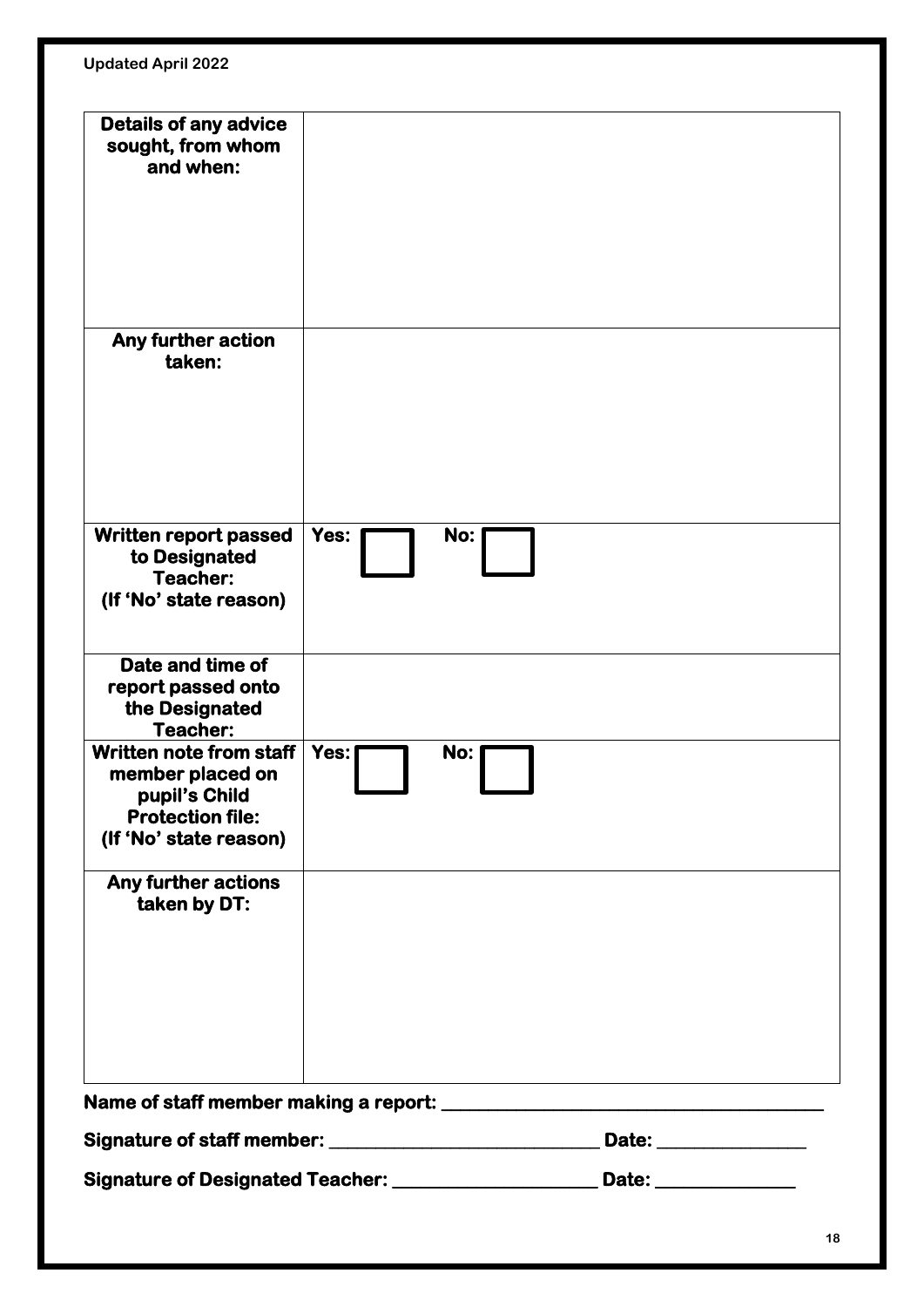

## **Child Protection Procedures**

**How a parent can raise a concern**

**If any parent has any concerns about their child or another child's welfare, the following procedures may be followed.** 



**If you have escalated your concern as set out in the above flowchart, and are of the view that it has not been addressed satisfactorily, you may revert to the school's complaints policy. This policy should culminate in the option for you to contact the NI Public Services Ombudsman (NIPSO) who has the legislative power to investigate your complaint.** 

*If a parent has a concern about a child's safety or suspect child abuse within the local community, it should be brought directly to the attention of the Children's Services Gateway Team.*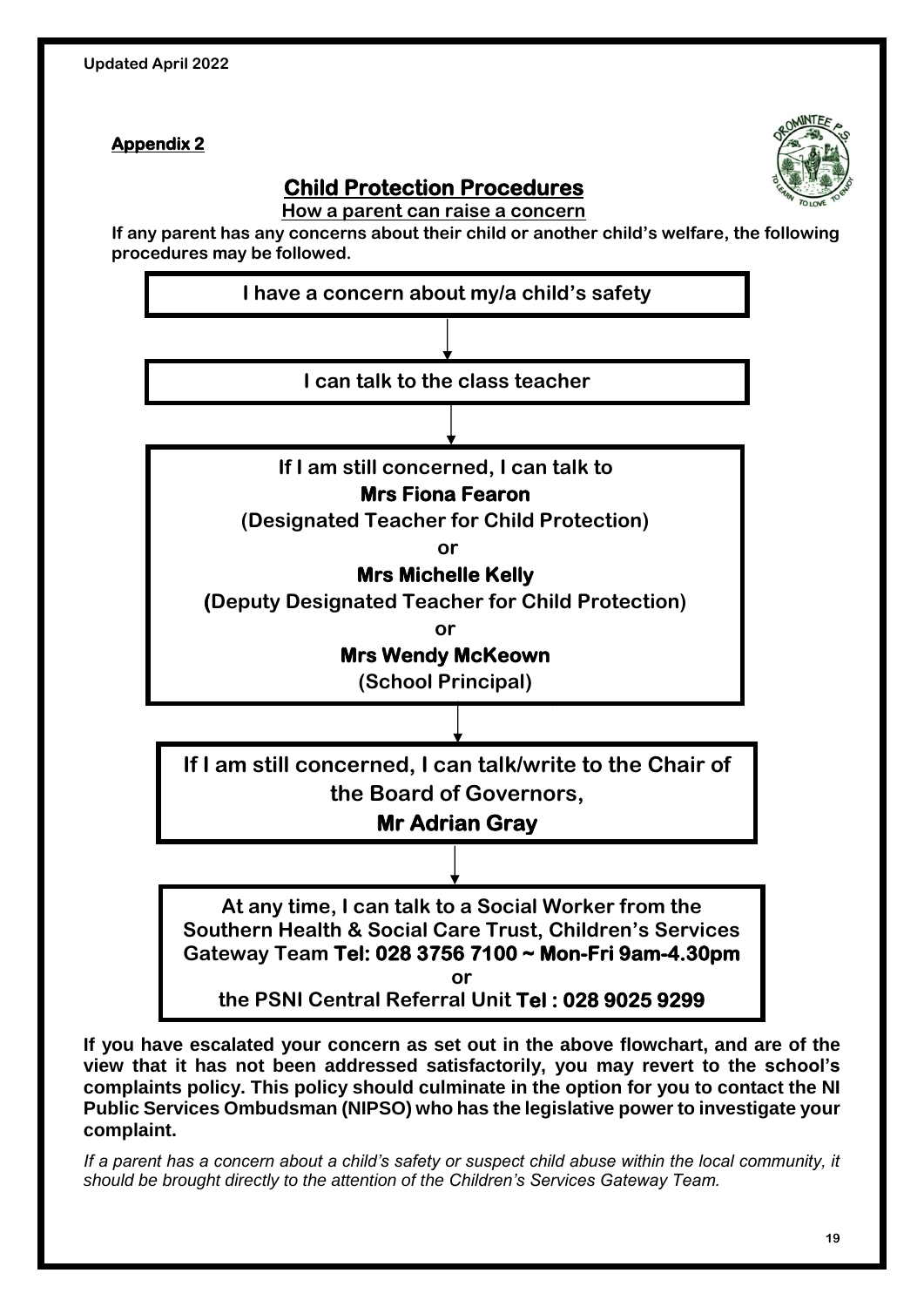| <b>Updated April 2022</b> |  |  |
|---------------------------|--|--|
|---------------------------|--|--|

#### **Procedure where the school has concerns, or has been given information, about possible abuse by someone other than a member of staff**



**Member of staff completes the Note of Concern on what has been observed or shared and must ACT PROMPTLY. Source of concern is notified that the school will follow up appropriately on the issues raised.**

**Staff member discusses concerns with Mrs Fiona Fearon (Designated Teacher) or Mrs Michelle Kelly (Deputy Designated Teacher) in her absence and provides Note of Concern.**

**Designated Teacher should consult with Mrs Wendy McKeown (School Principal) or other relevant staff before deciding upon action to be taken, always taking care to avoid undue delay. If required, advice should be sought from a CPSS officer.**

**028 3756 7100 PSNI Central Referral Unit (CRU)- Public Protection Unit:**

**CONTACT NUMBERS:**

**Child Protection Support Service: 028 9598 5590 Mon-Fri 9am-4.30pm** 

**Duty Social Worker Gateway Team Southern Health & Social Care Trust:**

**028 9025 9299** 

**Child Protection referral is required Designated Teacher seeks consent of the parent/carer and/or the child (if they are competent to give this) unless this would place the child at risk of significant harm, then telephones the Children's Services Gateway Team and/or the PSNI if a child is at immediate risk. She submits a completed UNOCINI referral form within 24 hours.**

**Designated Teacher clarifies/discusses concern with child/ parent/carers and decides if a child protection referral is or is not required.**

**Child Protection referral is not required School may consider other options including monitoring the situation within an agreed timescale; signposting or referring the child/ parent/carers to appropriate support services such as the Children's Services Gateway Team or local Family Support Hub with parental consent, and child/ young person's consent (where appropriate).**

**Where appropriate the source of the concern will be informed as to the action taken. The Designated Teacher will maintain a written record of all decisions and actions taken and ensure that this record is appropriately and securely stored.**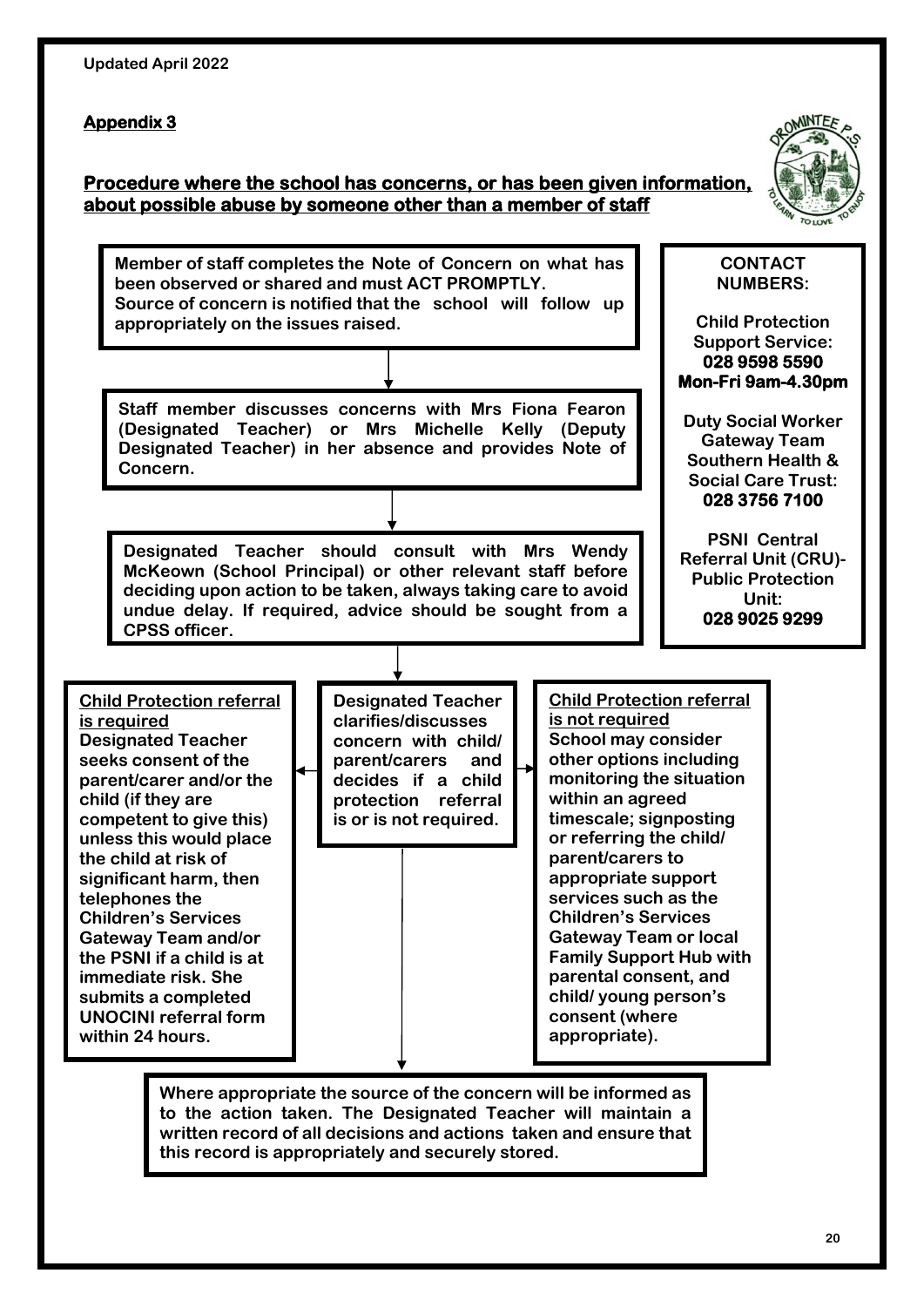

### **Dealing with Allegations of Abuse against a Member of Staff**

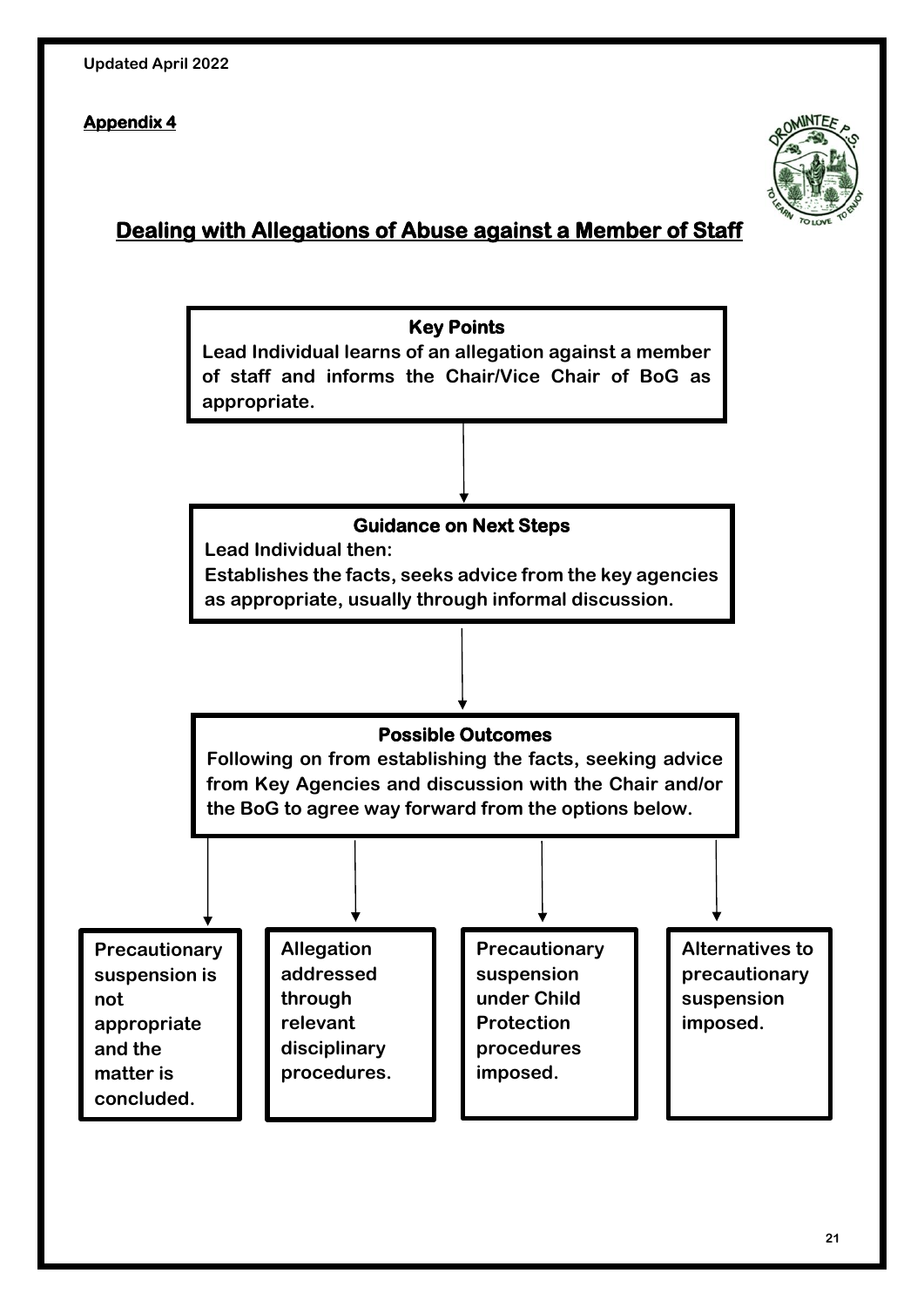#### **Safeguarding and Child Protection in Dromintee Primary School proforma signed by all new staff and volunteers**

Safeguarding and Child Protection in Dromintee Primary School



I have read and am aware of the Safeguarding and Child Protection Policy and procedures in Dromintee Primary School.

I am aware that the Designated Teacher for Child Protection is Mrs Fiona Fearon and the Deputy Designated Teacher for Child Protection is Mrs Michelle Kelly (VP). Mrs Wendy McKeown (Principal) and Mrs Lisa McCrink (Child Protection and Safeguarding Board of Governor Representative) are also members of the Safeguarding Team. I know how to raise a concern.

I have read and am aware of the agreed Code of Conduct Policy in Dromintee Primary School.

Signed:

Date: